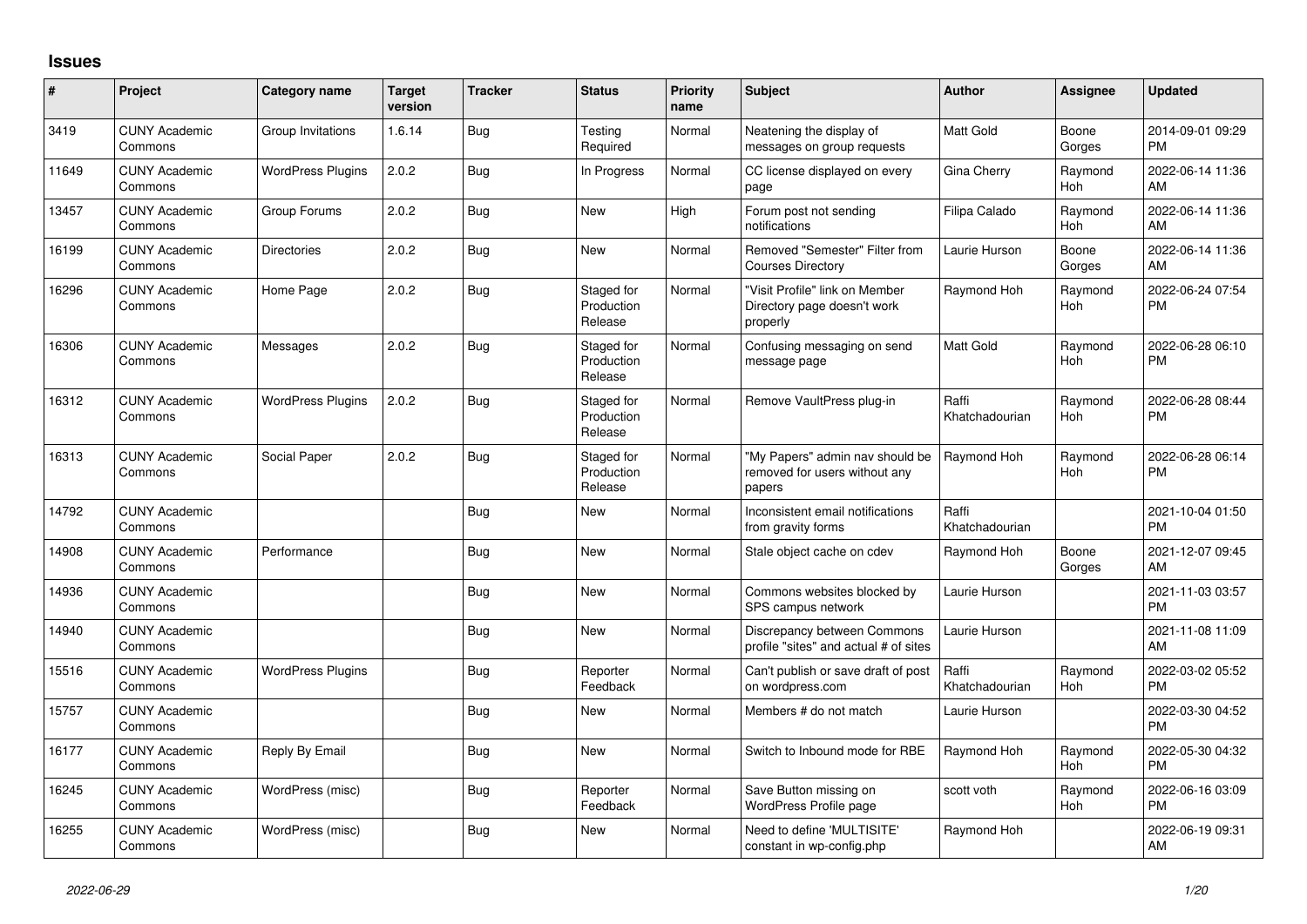| #     | Project                         | <b>Category name</b>     | <b>Target</b><br>version | <b>Tracker</b> | <b>Status</b>        | <b>Priority</b><br>name | <b>Subject</b>                                                                            | <b>Author</b>           | <b>Assignee</b>       | <b>Updated</b>                |
|-------|---------------------------------|--------------------------|--------------------------|----------------|----------------------|-------------------------|-------------------------------------------------------------------------------------------|-------------------------|-----------------------|-------------------------------|
| 16294 | <b>CUNY Academic</b><br>Commons |                          |                          | Bug            | <b>New</b>           | Urgent                  | CAC is down                                                                               | Raffi<br>Khatchadourian |                       | 2022-06-27 02:00<br><b>PM</b> |
| 16307 | <b>CUNY Academic</b><br>Commons |                          |                          | <b>Bug</b>     | New                  | Normal                  | Add brief messaging to<br>accept/decline group membership<br>requests                     | Matt Gold               | Boone<br>Gorges       | 2022-06-27 06:13<br><b>PM</b> |
| 2167  | <b>CUNY Academic</b><br>Commons | WordPress (misc)         | Future<br>release        | <b>Bug</b>     | Assigned             | Normal                  | CAC-Livestream Plugin Issues                                                              | Michael Smith           | Dominic<br>Giglio     | 2015-01-02 03:06<br><b>PM</b> |
| 3691  | <b>CUNY Academic</b><br>Commons | <b>WordPress Plugins</b> | Future<br>release        | Bug            | <b>New</b>           | Normal                  | <b>WPMU Domain Mapping</b><br>Debugging on cdev                                           | Raymond Hoh             | <b>Matt Gold</b>      | 2014-12-12 09:04<br>AM        |
| 3939  | <b>CUNY Academic</b><br>Commons | <b>WordPress Plugins</b> | Future<br>release        | Bug            | Hold                 | Normal                  | Activity stream support for<br>Co-Authors Plus plugin                                     | Raymond Hoh             | Raymond<br><b>Hoh</b> | 2015-11-09 06:13<br><b>PM</b> |
| 4388  | <b>CUNY Academic</b><br>Commons | WordPress (misc)         | Future<br>release        | <b>Bug</b>     | Assigned             | Normal                  | Repeated request for<br>authentication.                                                   | Alice.Lynn<br>McMichael | Raymond<br><b>Hoh</b> | 2015-08-11 07:35<br><b>PM</b> |
| 4438  | <b>CUNY Academic</b><br>Commons | Events                   | Future<br>release        | <b>Bug</b>     | Assigned             | Normal                  | Events Calendar - Export<br><b>Recurring Events</b>                                       | scott voth              | Daniel Jones          | 2016-05-23 04:25<br>PM        |
| 4535  | <b>CUNY Academic</b><br>Commons | My Commons               | Future<br>release        | <b>Bug</b>     | <b>New</b>           | Low                     | My Commons filter issue                                                                   | scott voth              | Raymond<br>Hoh        | 2015-09-01 11:17<br>AM        |
| 4661  | <b>CUNY Academic</b><br>Commons | User Experience          | Future<br>release        | Bug            | Assigned             | Normal                  | Simplify Events text                                                                      | <b>Matt Gold</b>        | Samantha<br>Raddatz   | 2015-10-02 09:06<br><b>PM</b> |
| 5268  | <b>CUNY Academic</b><br>Commons | Group Forums             | Future<br>release        | Bug            | Assigned             | Normal                  | Long-time to post to multiple<br>groups                                                   | Luke Waltzer            | Daniel Jones          | 2016-09-07 06:31<br><b>PM</b> |
| 5282  | <b>CUNY Academic</b><br>Commons | Social Paper             | Future<br>release        | <b>Bug</b>     | <b>New</b>           | Normal                  | Replying via email directs to paper<br>but not individual comment.                        | Marilyn Weber           | Raymond<br>Hoh        | 2016-03-02 01:48<br><b>PM</b> |
| 5488  | <b>CUNY Academic</b><br>Commons | Social Paper             | Future<br>release        | <b>Bug</b>     | <b>New</b>           | Normal                  | Add a "last edited by" field to<br>Social Paper group directories                         | Boone Gorges            |                       | 2016-04-21 10:05<br><b>PM</b> |
| 5691  | <b>CUNY Academic</b><br>Commons | Blogs (BuddyPress)       | Future<br>release        | <b>Bug</b>     | Assigned             | High                    | Differing numbers on Sites display                                                        | <b>Matt Gold</b>        | Raymond<br><b>Hoh</b> | 2016-06-13 01:37<br><b>PM</b> |
| 5827  | <b>CUNY Academic</b><br>Commons | <b>Public Portfolio</b>  | Future<br>release        | Bug            | Assigned             | Normal                  | Academic Interests square<br>bracket links not working                                    | scott voth              | Chris Stein           | 2016-08-11 11:59<br><b>PM</b> |
| 6356  | <b>CUNY Academic</b><br>Commons | <b>WordPress Plugins</b> | Future<br>release        | Bug            | Reporter<br>Feedback | Low                     | Should Subscribe2 be<br>deprecated?                                                       | Luke Waltzer            |                       | 2017-03-20 12:20<br><b>PM</b> |
| 6749  | <b>CUNY Academic</b><br>Commons | Events                   | Future<br>release        | <b>Bug</b>     | New                  | Low                     | BPEO iCal request can trigger<br>very large number of DB queries                          | Boone Gorges            | Raymond<br>Hoh        | 2016-11-15 10:09<br><b>PM</b> |
| 6755  | <b>CUNY Academic</b><br>Commons | WordPress (misc)         | Future<br>release        | Bug            | New                  | Normal                  | Cannot Deactivate Plugin                                                                  | Laura Kane              |                       | 2016-11-16 01:12<br><b>PM</b> |
| 7022  | <b>CUNY Academic</b><br>Commons | Announcements            | Future<br>release        | <b>Bug</b>     | <b>New</b>           | Normal                  | Sitewide announcements should<br>be displayed on, and dismissable<br>from, mapped domains | <b>Boone Gorges</b>     | Boone<br>Gorges       | 2018-03-22 10:18<br>AM        |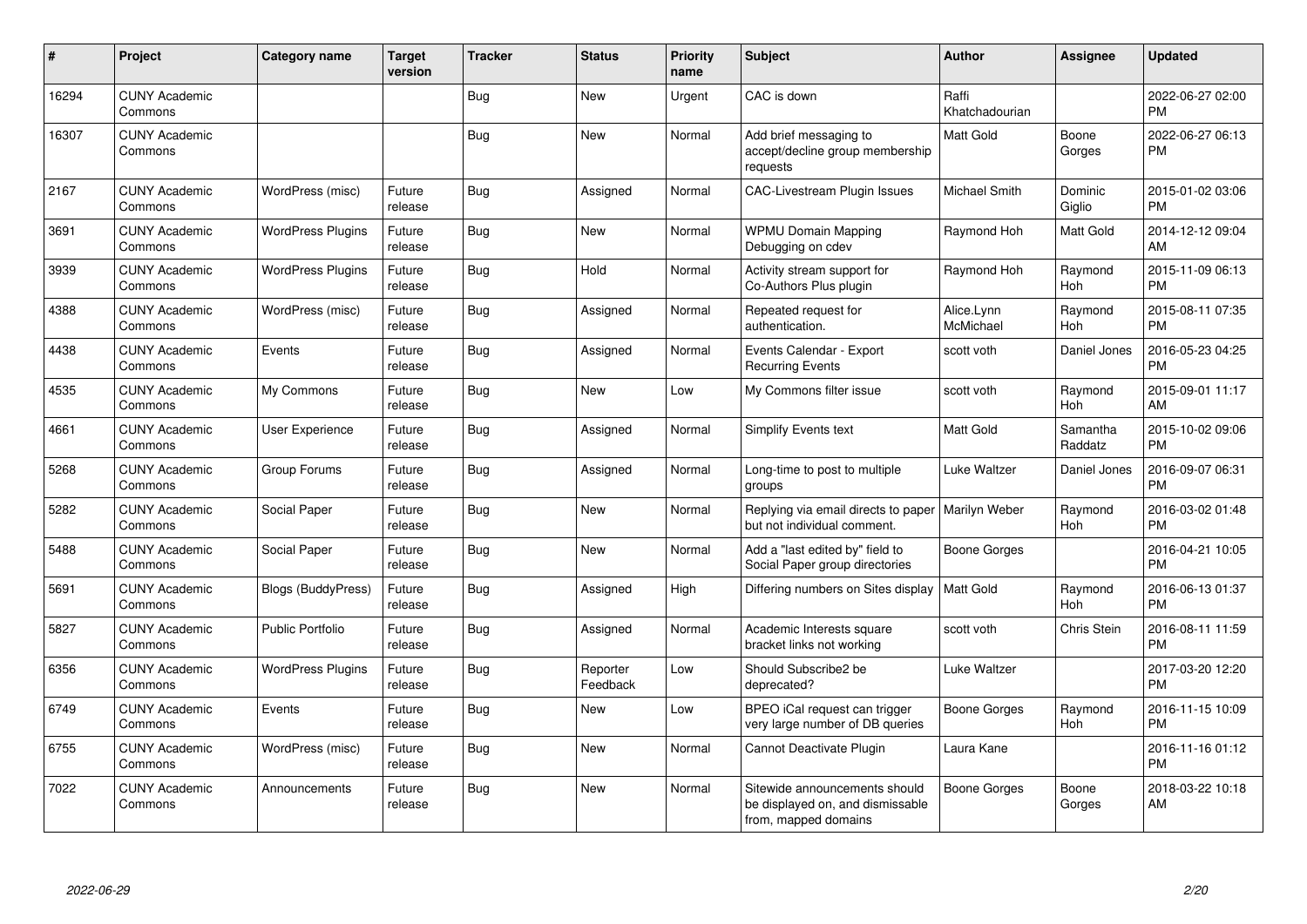| #     | Project                         | <b>Category name</b>       | Target<br>version | <b>Tracker</b> | <b>Status</b>        | <b>Priority</b><br>name | Subject                                                                                                      | <b>Author</b>        | <b>Assignee</b>     | <b>Updated</b>                |
|-------|---------------------------------|----------------------------|-------------------|----------------|----------------------|-------------------------|--------------------------------------------------------------------------------------------------------------|----------------------|---------------------|-------------------------------|
| 7663  | <b>CUNY Academic</b><br>Commons | Social Paper               | Future<br>release | <b>Bug</b>     | New                  | Normal                  | Social Paper notifications not<br>formatted correctly on secondary<br>sites                                  | <b>Boone Gorges</b>  | Boone<br>Gorges     | 2018-04-16 03:52<br>PM        |
| 7981  | <b>CUNY Academic</b><br>Commons | Social Paper               | Future<br>release | Bug            | New                  | Normal                  | Social Paper comments should<br>not go to spam                                                               | Luke Waltzer         | Boone<br>Gorges     | 2018-04-16 03:52<br><b>PM</b> |
| 8675  | <b>CUNY Academic</b><br>Commons | <b>User Onboarding</b>     | Future<br>release | Bug            | Reporter<br>Feedback | Low                     | Add new User search screen calls<br>for the input of email address but<br>doesn't work with one              | Paul Hebert          | Boone<br>Gorges     | 2017-10-11 11:17<br>AM        |
| 9289  | <b>CUNY Academic</b><br>Commons | <b>WordPress Plugins</b>   | Future<br>release | Bug            | Reporter<br>Feedback | Normal                  | Email Users Plugin                                                                                           | Laurie Hurson        | Boone<br>Gorges     | 2018-10-24 12:34<br><b>PM</b> |
| 9835  | <b>CUNY Academic</b><br>Commons | Group Forums               | Future<br>release | Bug            | Assigned             | Normal                  | add a "like" function?                                                                                       | Marilyn Weber        | <b>Erik Trainer</b> | 2018-06-05 01:49<br><b>PM</b> |
| 9926  | <b>CUNY Academic</b><br>Commons | <b>WordPress Plugins</b>   | Future<br>release | Bug            | New                  | Normal                  | twitter-mentions-as-comments<br>cron jobs can run long                                                       | Boone Gorges         | Boone<br>Gorges     | 2018-10-24 12:34<br><b>PM</b> |
| 11024 | <b>CUNY Academic</b><br>Commons | WordPress (misc)           | Future<br>release | Bug            | <b>New</b>           | Normal                  | Subsites should not show "you<br>should update your .htaccess<br>now" notice after permalink setting<br>save | <b>Boone Gorges</b>  |                     | 2019-01-28 01:35<br><b>PM</b> |
| 11243 | <b>CUNY Academic</b><br>Commons | BuddyPress (misc)          | Future<br>release | Bug            | New                  | Normal                  | Audit bp-custom.php                                                                                          | Raymond Hoh          | Raymond<br>Hoh      | 2022-04-26 11:59<br>AM        |
| 11392 | <b>CUNY Academic</b><br>Commons |                            | Future<br>release | <b>Bug</b>     | <b>New</b>           | Normal                  | Migrate users away from<br><b>StatPress</b>                                                                  | <b>Boone Gorges</b>  |                     | 2019-04-23 03:53<br><b>PM</b> |
| 11971 | <b>CUNY Academic</b><br>Commons | <b>Email Notifications</b> | Future<br>release | Bug            | Reporter<br>Feedback | Low                     | Pictures obscured in emailed post<br>notifications                                                           | <b>Marilyn Weber</b> | Raymond<br>Hoh      | 2019-11-21 01:14<br><b>PM</b> |
| 12573 | <b>CUNY Academic</b><br>Commons | <b>WordPress Plugins</b>   | Future<br>release | Bug            | New                  | Normal                  | <b>CommentPress Core Issues</b>                                                                              | scott voth           |                     | 2020-03-24 04:32<br><b>PM</b> |
| 13331 | <b>CUNY Academic</b><br>Commons | Site cloning               | Future<br>release | Bug            | New                  | Normal                  | Combine Site Template and<br>Clone operations                                                                | Boone Gorges         | Jeremy Felt         | 2021-11-19 12:39<br><b>PM</b> |
| 14113 | <b>CUNY Academic</b><br>Commons | WordPress (misc)           | Future<br>release | Bug            | Hold                 | Normal                  | Block Editor Not Working on this<br>page - Json error                                                        | scott voth           | Boone<br>Gorges     | 2021-03-05 11:01<br>AM        |
| 14496 | <b>CUNY Academic</b><br>Commons | Domain Mapping             | Future<br>release | Bug            | New                  | Normal                  | Mapped domain SSO uses<br>third-party cookies                                                                | Raymond Hoh          | Raymond<br>Hoh      | 2021-05-24 04:03<br><b>PM</b> |
| 14987 | <b>CUNY Academic</b><br>Commons | <b>WordPress Plugins</b>   | Future<br>release | Bug            | <b>New</b>           | Normal                  | Elementor update causes<br>database freeze-up                                                                | <b>Boone Gorges</b>  | Boone<br>Gorges     | 2021-11-29 12:02<br><b>PM</b> |
| 4972  | <b>CUNY Academic</b><br>Commons | Analytics                  | Not tracked       | <b>Bug</b>     | New                  | Normal                  | <b>Newsletter Analytics</b>                                                                                  | Stephen Real         | Matt Gold           | 2015-12-09 12:54<br><b>PM</b> |
| 5317  | <b>CUNY Academic</b><br>Commons | Group Blogs                | Not tracked       | Bug            | Reporter<br>Feedback | Normal                  | Notifications of New Post Didn't<br>Come                                                                     | Luke Waltzer         | Samantha<br>Raddatz | 2016-03-21 10:41<br>PM        |
| 6644  | <b>CUNY Academic</b><br>Commons |                            | Not tracked       | <b>Bug</b>     | Reporter<br>Feedback | High                    | White Screen at Login Pge                                                                                    | Luke Waltzer         | Raymond<br>Hoh      | 2016-11-21 10:34<br><b>PM</b> |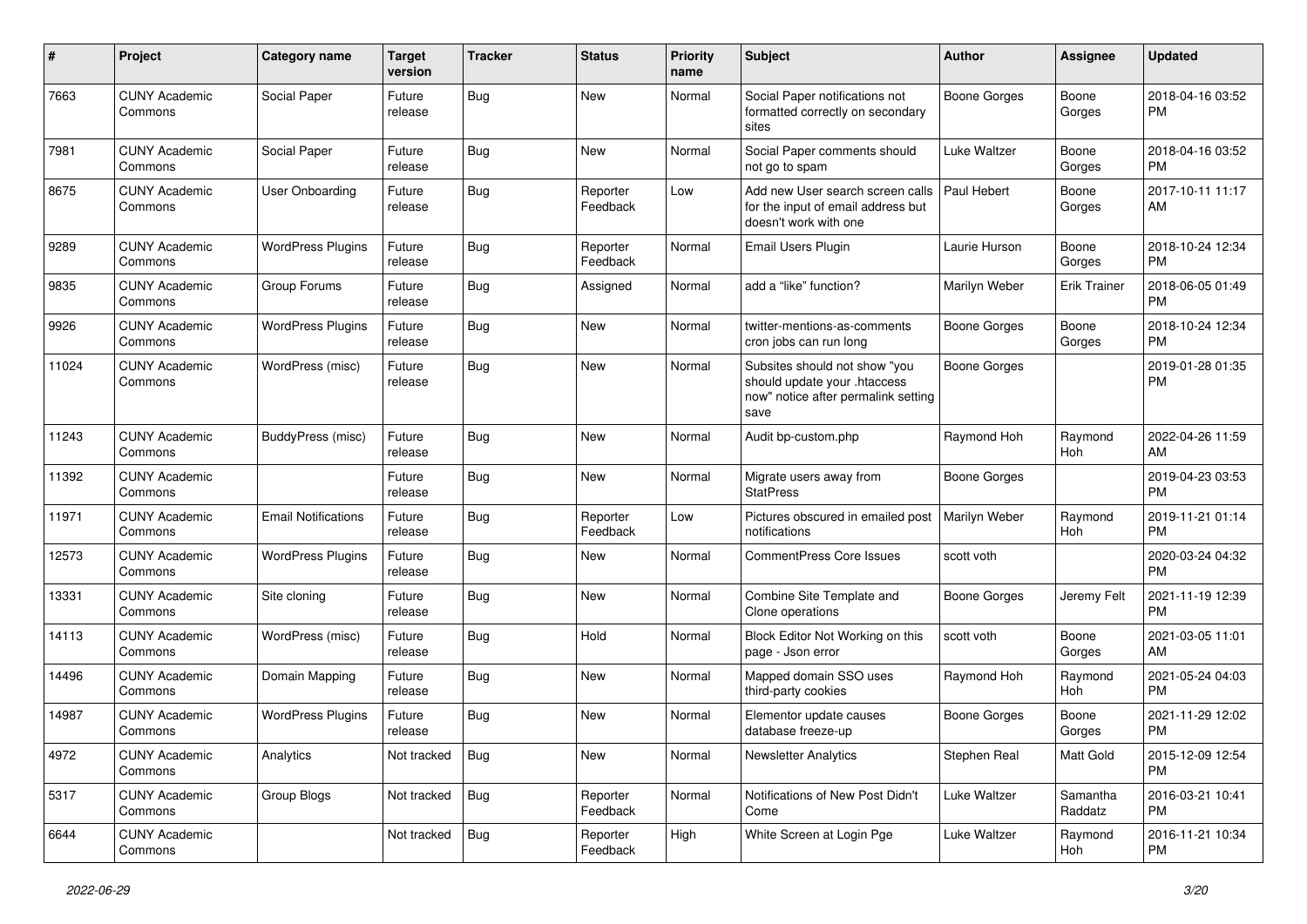| #     | Project                         | Category name              | <b>Target</b><br>version | <b>Tracker</b> | <b>Status</b>        | Priority<br>name | <b>Subject</b>                                                               | <b>Author</b>       | Assignee            | <b>Updated</b>                |
|-------|---------------------------------|----------------------------|--------------------------|----------------|----------------------|------------------|------------------------------------------------------------------------------|---------------------|---------------------|-------------------------------|
| 6671  | <b>CUNY Academic</b><br>Commons | Reply By Email             | Not tracked              | <b>Bug</b>     | Assigned             | Normal           | 'Post too often" RBE error<br>message                                        | <b>Matt Gold</b>    | Raymond<br>Hoh      | 2016-11-11 09:55<br>AM        |
| 6995  | <b>CUNY Academic</b><br>Commons | Home Page                  | Not tracked              | <b>Bug</b>     | Assigned             | Normal           | member filter on homepage not<br>working                                     | Matt Gold           | Raymond<br>Hoh      | 2016-12-11 09:46<br><b>PM</b> |
| 7928  | <b>CUNY Academic</b><br>Commons | Group Forums               | Not tracked              | Bug            | <b>New</b>           | Normal           | Duplicate Forum post                                                         | <b>Luke Waltzer</b> | Raymond<br>Hoh      | 2017-04-11 09:27<br><b>PM</b> |
| 8440  | <b>CUNY Academic</b><br>Commons | Onboarding                 | Not tracked              | <b>Bug</b>     | <b>New</b>           | Normal           | <b>Create Test Email Accounts for</b><br><b>Onboarding Project</b>           | Stephen Real        | <b>Stephen Real</b> | 2017-08-01 09:49<br>PM        |
| 8991  | <b>CUNY Academic</b><br>Commons | Reply By Email             | Not tracked              | Bug            | Hold                 | Normal           | RBE duplicate email message<br>issue                                         | Matt Gold           | Raymond<br>Hoh      | 2018-02-18 08:53<br>PM        |
| 9060  | <b>CUNY Academic</b><br>Commons | Commons In A Box           | Not tracked              | <b>Bug</b>     | Hold                 | Normal           | Problems with CBox image library<br>upload                                   | Lisa Rhody          | Raymond<br>Hoh      | 2018-01-10 03:26<br>PM        |
| 9346  | <b>CUNY Academic</b><br>Commons | WordPress (misc)           | Not tracked              | Bug            | <b>New</b>           | Normal           | Clone cetls.bmcc.cuny.edu for<br>development                                 | Owen Roberts        | Raymond<br>Hoh      | 2018-03-06 05:35<br><b>PM</b> |
| 9515  | <b>CUNY Academic</b><br>Commons | <b>WordPress Plugins</b>   | Not tracked              | Bug            | Reporter<br>Feedback | Normal           | Text to Speech plugin - "More<br>Slowly" checkbox not working                | scott voth          | Boone<br>Gorges     | 2018-06-13 02:26<br><b>PM</b> |
| 9979  | <b>CUNY Academic</b><br>Commons | <b>Email Notifications</b> | Not tracked              | <b>Bug</b>     | Reporter<br>Feedback | Normal           | Reports of slow email activation<br>emails                                   | Matt Gold           | Boone<br>Gorges     | 2018-08-29 09:40<br><b>PM</b> |
| 10040 | <b>CUNY Academic</b><br>Commons | WordPress (misc)           | Not tracked              | <b>Bug</b>     | Reporter<br>Feedback | Normal           | User doesn't see full list of themes                                         | <b>Matt Gold</b>    | Boone<br>Gorges     | 2018-07-25 10:12<br>AM        |
| 10262 | <b>CUNY Academic</b><br>Commons |                            | Not tracked              | Bug            | Reporter<br>Feedback | Normal           | Newsletter Plugin: Broken Image<br>at Bottom of All Newsletters              | Mark Webb           | Raymond<br>Hoh      | 2018-08-30 05:17<br><b>PM</b> |
| 10678 | <b>CUNY Academic</b><br>Commons |                            | Not tracked              | <b>Bug</b>     | Reporter<br>Feedback | High             | Newsletter Plugin Not Sending<br><b>Out Newsletters</b>                      | Mark Webb           | Boone<br>Gorges     | 2019-09-16 09:38<br><b>PM</b> |
| 10769 | <b>CUNY Academic</b><br>Commons | <b>WordPress Themes</b>    | Not tracked              | <b>Bug</b>     | Reporter<br>Feedback | Normal           | 2011 Theme Sidebar                                                           | Mark Webb           |                     | 2018-12-04 04:09<br><b>PM</b> |
| 10794 | <b>CUNY Academic</b><br>Commons | Performance                | Not tracked              | Bug            | New                  | Normal           | Memcached connection<br>occasionally breaks                                  | Boone Gorges        | Boone<br>Gorges     | 2018-12-06 03:30<br><b>PM</b> |
| 11120 | <b>CUNY Academic</b><br>Commons | <b>WordPress Plugins</b>   | Not tracked              | <b>Bug</b>     | Reporter<br>Feedback | Normal           | Events Manager Events Not<br>Showing Up                                      | Mark Webb           |                     | 2019-02-27 04:10<br>PM        |
| 11415 | <b>CUNY Academic</b><br>Commons | <b>WordPress Plugins</b>   | Not tracked              | <b>Bug</b>     | Reporter<br>Feedback | Normal           | Blog Subscriptions in Jetpack                                                | Laurie Hurson       |                     | 2019-05-14 10:34<br>AM        |
| 11556 | <b>CUNY Academic</b><br>Commons | Courses                    | Not tracked              | Bug            | Reporter<br>Feedback | Normal           | Instructor name given in course<br>listing                                   | Tom Harbison        |                     | 2019-06-25 04:12<br>PM        |
| 11879 | <b>CUNY Academic</b><br>Commons |                            | Not tracked              | <b>Bug</b>     | <b>New</b>           | Normal           | Hypothesis comments appearing<br>on multiple, different pdfs across<br>blogs | Laurie Hurson       | Laurie Hurson       | 2019-09-19 02:39<br>PM        |
| 12198 | <b>CUNY Academic</b><br>Commons |                            | Not tracked              | <b>Bug</b>     | Reporter<br>Feedback | Normal           | Duplicate listing in My Sites                                                | Tom Harbison        |                     | 2019-12-09 05:50<br><b>PM</b> |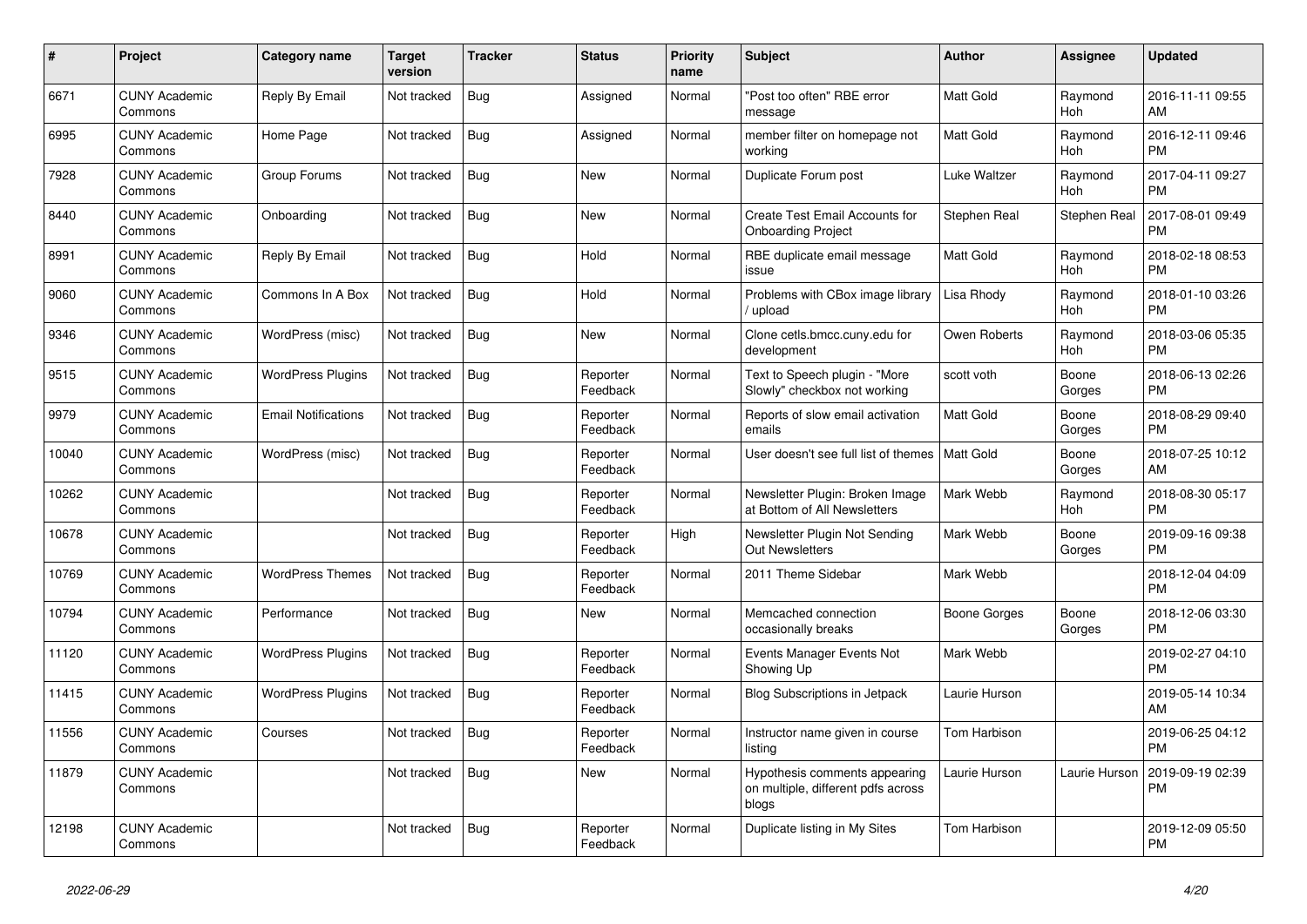| #     | Project                                                                 | <b>Category name</b>           | <b>Target</b><br>version | <b>Tracker</b> | <b>Status</b>        | <b>Priority</b><br>name | Subject                                                                                       | Author                  | <b>Assignee</b>     | <b>Updated</b>                |
|-------|-------------------------------------------------------------------------|--------------------------------|--------------------------|----------------|----------------------|-------------------------|-----------------------------------------------------------------------------------------------|-------------------------|---------------------|-------------------------------|
| 12360 | <b>CUNY Academic</b><br>Commons                                         | <b>WordPress Themes</b>        | Not tracked              | Bug            | Reporter<br>Feedback | Normal                  | site just says "DANTE We are<br>currently in maintenance mode,<br>please check back shortly." | Marilyn Weber           |                     | 2020-02-04 12:13<br>PM        |
| 12436 | <b>CUNY Academic</b><br>Commons                                         |                                | Not tracked              | <b>Bug</b>     | Assigned             | Normal                  | Nightly system downtime                                                                       | <b>Boone Gorges</b>     |                     | 2020-08-01 09:30<br>AM        |
| 12438 | <b>CUNY Academic</b><br>Commons                                         | Courses                        | Not tracked              | Bug            | New                  | Normal                  | Site appearing twice                                                                          | Laurie Hurson           | Boone<br>Gorges     | 2020-02-18 01:34<br><b>PM</b> |
| 13328 | <b>CUNY Academic</b><br>Commons                                         | Group Forums                   | Not tracked              | <b>Bug</b>     | Reporter<br>Feedback | Normal                  | cross-posting in two related<br>groups                                                        | Marilyn Weber           | Raymond<br>Hoh      | 2020-09-15 10:39<br>PM        |
| 13430 | <b>CUNY Academic</b><br>Commons                                         | Reply By Email                 | Not tracked              | Bug            | New                  | Normal                  | Delay in RBE                                                                                  | Luke Waltzer            | Raymond<br>Hoh      | 2020-10-13 11:16<br>AM        |
| 13949 | <b>CUNY Academic</b><br>Commons                                         |                                | Not tracked              | <b>Bug</b>     | New                  | Normal                  | Continued debugging of runaway<br>MySQL connections                                           | Matt Gold               | Boone<br>Gorges     | 2021-09-14 10:42<br>AM        |
| 14483 | <b>CUNY Academic</b><br>Commons                                         | WordPress - Media              | Not tracked              | <b>Bug</b>     | Reporter<br>Feedback | Normal                  | Wordpress PDF Embed Stopped<br>Working after JITP Media Clone                                 | Patrick DeDauw          | Boone<br>Gorges     | 2021-05-20 01:51<br><b>PM</b> |
| 14629 | <b>CUNY Academic</b><br>Commons                                         |                                | Not tracked              | Bug            | Reporter<br>Feedback | Normal                  | Possible Post Order Bug?                                                                      | <b>Syelle Graves</b>    |                     | 2021-09-14 10:47<br>AM        |
| 15242 | <b>CUNY Academic</b><br>Commons                                         | Performance                    | Not tracked              | <b>Bug</b>     | Reporter<br>Feedback | Normal                  | Slugist site                                                                                  | Raffi<br>Khatchadourian | Boone<br>Gorges     | 2022-02-07 11:14<br>AM        |
| 2576  | <b>NYCDH Community</b><br>Site                                          |                                |                          | <b>Bug</b>     | Hold                 | Low                     | Test Next Button in Javascript<br><b>Tutorial Under Activities</b>                            | Mark Newton             | Alex Gil            | 2013-05-18 02:55<br><b>PM</b> |
| 2618  | <b>NYCDH Community</b><br>Site                                          |                                |                          | <b>Bug</b>     | Assigned             | Low                     | Mark blogs as spam when created<br>by users marked as spam                                    | Matt Gold               | Boone<br>Gorges     | 2013-06-09 11:38<br>PM        |
| 8992  | <b>NYCDH Community</b><br>Site                                          |                                |                          | <b>Bug</b>     | Assigned             | Normal                  | Multiple RBE error reports                                                                    | <b>Matt Gold</b>        | Raymond<br>Hoh      | 2017-12-11 05:43<br><b>PM</b> |
| 12062 | AD/O365 Transition<br>from NonMatric to<br><b>Matriculated Students</b> |                                |                          | Feature        | In Progress          | Normal                  | create solution and console<br>project                                                        | Emilio Rodriguez        | Emilio<br>Rodriguez | 2019-11-12 03:56<br><b>PM</b> |
| 12121 | <b>CUNY Academic</b><br>Commons                                         | <b>WordPress Plugins</b>       | 2.0.2                    | Feature        | Reporter<br>Feedback | Normal                  | Embedding H5P Iframes on<br>Commons Site                                                      | Laurie Hurson           | Boone<br>Gorges     | 2022-06-14 11:36<br>AM        |
| 15613 | <b>CUNY Academic</b><br>Commons                                         |                                | 2.0.2                    | Feature        | Reporter<br>Feedback | Normal                  | Adding "Passster" plugin                                                                      | Laurie Hurson           |                     | 2022-06-14 11:36<br>AM        |
| 16290 | <b>CUNY Academic</b><br>Commons                                         |                                |                          | Feature        | Reporter<br>Feedback | Normal                  | Add Table Of Contents Block<br>plug-in                                                        | Raffi<br>Khatchadourian |                     | 2022-06-24 10:26<br>AM        |
| 16314 | <b>CUNY Academic</b><br>Commons                                         | <b>WordPress Plugins</b>       |                          | Feature        | New                  | Normal                  | Install Multicollab plug-in?                                                                  | Raffi<br>Khatchadourian |                     | 2022-06-28 09:07<br>PM        |
| 13891 | <b>CUNY Academic</b><br>Commons                                         | Internal Tools and<br>Workflow | 2.1.0                    | Feature        | New                  | Normal                  | Migrate automated linting to<br>GitHub Actions                                                | Boone Gorges            | Jeremy Felt         | 2022-06-28 12:21<br><b>PM</b> |
| 15194 | <b>CUNY Academic</b><br>Commons                                         | Internal Tools and<br>Workflow | 2.1.0                    | Feature        | New                  | Normal                  | PHPCS sniff for un-restored<br>switch_to_blog() calls                                         | <b>Boone Gorges</b>     | Jeremy Felt         | 2022-05-26 10:45<br>AM        |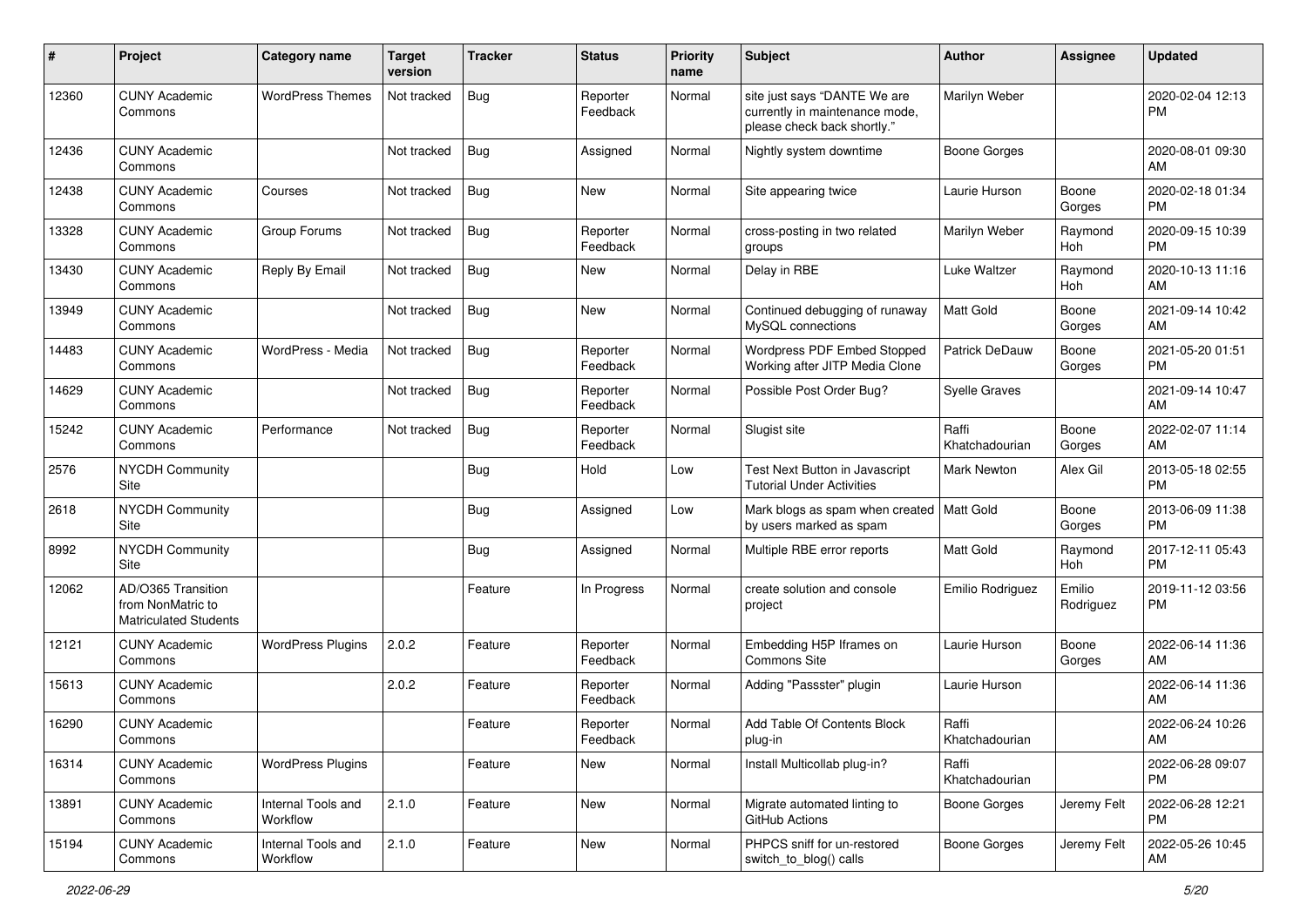| #     | Project                         | <b>Category name</b>       | Target<br>version | Tracker | <b>Status</b> | <b>Priority</b><br>name | <b>Subject</b>                                                                | <b>Author</b>     | <b>Assignee</b>     | <b>Updated</b>                |
|-------|---------------------------------|----------------------------|-------------------|---------|---------------|-------------------------|-------------------------------------------------------------------------------|-------------------|---------------------|-------------------------------|
| 15883 | <b>CUNY Academic</b><br>Commons |                            | 2.1.0             | Feature | <b>New</b>    | Normal                  | Release BPGES update                                                          | Boone Gorges      | Boone<br>Gorges     | 2022-05-26 10:39<br>AM        |
| 58    | <b>CUNY Academic</b><br>Commons | BuddyPress (misc)          | Future<br>release | Feature | Assigned      | Low                     | Make member search sortable by<br>last name                                   | Roberta Brody     | Boone<br>Gorges     | 2010-08-26 02:38<br><b>PM</b> |
| 287   | <b>CUNY Academic</b><br>Commons | WordPress (misc)           | Future<br>release | Feature | Assigned      | Normal                  | Create troubleshooting tool for<br>account sign-up                            | <b>Matt Gold</b>  | Boone<br>Gorges     | 2015-11-09 06:17<br><b>PM</b> |
| 308   | <b>CUNY Academic</b><br>Commons | Registration               | Future<br>release | Feature | <b>New</b>    | Normal                  | Group recommendations for<br>signup process                                   | Boone Gorges      | Samantha<br>Raddatz | 2015-11-09 05:07<br><b>PM</b> |
| 310   | <b>CUNY Academic</b><br>Commons | <b>BuddyPress (misc)</b>   | Future<br>release | Feature | Assigned      | Low                     | <b>Friend Request Email</b>                                                   | <b>Matt Gold</b>  | Samantha<br>Raddatz | 2015-11-09 05:08<br><b>PM</b> |
| 333   | <b>CUNY Academic</b><br>Commons | <b>Email Notifications</b> | Future<br>release | Feature | Assigned      | Low                     | Delay Forum Notification Email<br>Delivery Until After Editing Period<br>Ends | Matt Gold         | Raymond<br>Hoh      | 2015-11-09 06:01<br><b>PM</b> |
| 364   | <b>CUNY Academic</b><br>Commons | <b>WordPress Plugins</b>   | Future<br>release | Feature | <b>New</b>    | Normal                  | <b>Bulletin Board</b>                                                         | Matt Gold         |                     | 2015-01-05 08:50<br><b>PM</b> |
| 365   | <b>CUNY Academic</b><br>Commons | WordPress (misc)           | Future<br>release | Feature | Assigned      | Normal                  | <b>Create Mouseover Tooltips</b><br>throughout Site                           | Matt Gold         | Chris Stein         | 2015-11-09 06:18<br><b>PM</b> |
| 370   | <b>CUNY Academic</b><br>Commons | Registration               | Future<br>release | Feature | Assigned      | High                    | Guest Accounts                                                                | Matt Gold         | Matt Gold           | 2015-04-09 09:33<br><b>PM</b> |
| 377   | <b>CUNY Academic</b><br>Commons | BuddyPress (misc)          | Future<br>release | Feature | Assigned      | Normal                  | Like buttons                                                                  | Matt Gold         | Boone<br>Gorges     | 2010-11-16 05:13<br><b>PM</b> |
| 412   | <b>CUNY Academic</b><br>Commons | <b>WordPress Themes</b>    | Future<br>release | Feature | Assigned      | Normal                  | <b>Featured Themes</b>                                                        | Matt Gold         | Dominic<br>Giglio   | 2015-01-05 08:44<br><b>PM</b> |
| 435   | <b>CUNY Academic</b><br>Commons | BuddyPress (misc)          | Future<br>release | Feature | Assigned      | Normal                  | Include Avatar Images in Forum<br><b>Post Notification Emails</b>             | <b>Matt Gold</b>  | Boone<br>Gorges     | 2010-12-08 12:40<br><b>PM</b> |
| 481   | <b>CUNY Academic</b><br>Commons | Groups (misc)              | Future<br>release | Feature | Assigned      | Normal                  | ability to archive inactive groups<br>and blogs                               | Michael Mandiberg | Samantha<br>Raddatz | 2015-11-09 05:56<br><b>PM</b> |
| 497   | <b>CUNY Academic</b><br>Commons | <b>WordPress Plugins</b>   | Future<br>release | Feature | Assigned      | Normal                  | Drag and Drop Ordering on<br><b>Gallery Post Plugin</b>                       | Matt Gold         | Ron Rennick         | 2015-11-09 06:18<br><b>PM</b> |
| 500   | <b>CUNY Academic</b><br>Commons | BuddyPress (misc)          | Future<br>release | Feature | Assigned      | Normal                  | <b>Export Group Data</b>                                                      | Matt Gold         | Boone<br>Gorges     | 2010-12-19 12:09<br><b>PM</b> |
| 519   | <b>CUNY Academic</b><br>Commons | <b>BuddyPress Docs</b>     | Future<br>release | Feature | Assigned      | Low                     | TOC for individual docs - for new<br>BP "wiki-like" plugin                    | scott voth        | Boone<br>Gorges     | 2015-11-09 05:54<br><b>PM</b> |
| 554   | <b>CUNY Academic</b><br>Commons | BuddyPress (misc)          | Future<br>release | Feature | Assigned      | Normal                  | Add Trackback notifications to<br>site-wide activity feed                     | Matt Gold         | Boone<br>Gorges     | 2015-11-09 06:19<br><b>PM</b> |
| 585   | <b>CUNY Academic</b><br>Commons | Group Forums               | Future<br>release | Feature | Assigned      | Normal                  | Merge Forum Topics                                                            | Sarah Morgano     | Boone<br>Gorges     | 2011-07-06 04:11<br><b>PM</b> |
| 599   | <b>CUNY Academic</b><br>Commons | BuddyPress (misc)          | Future<br>release | Feature | Assigned      | Normal                  | Consider adding rating plugins for<br>BuddyPress/BBPress                      | <b>Matt Gold</b>  | Boone<br>Gorges     | 2011-08-22 06:50<br><b>PM</b> |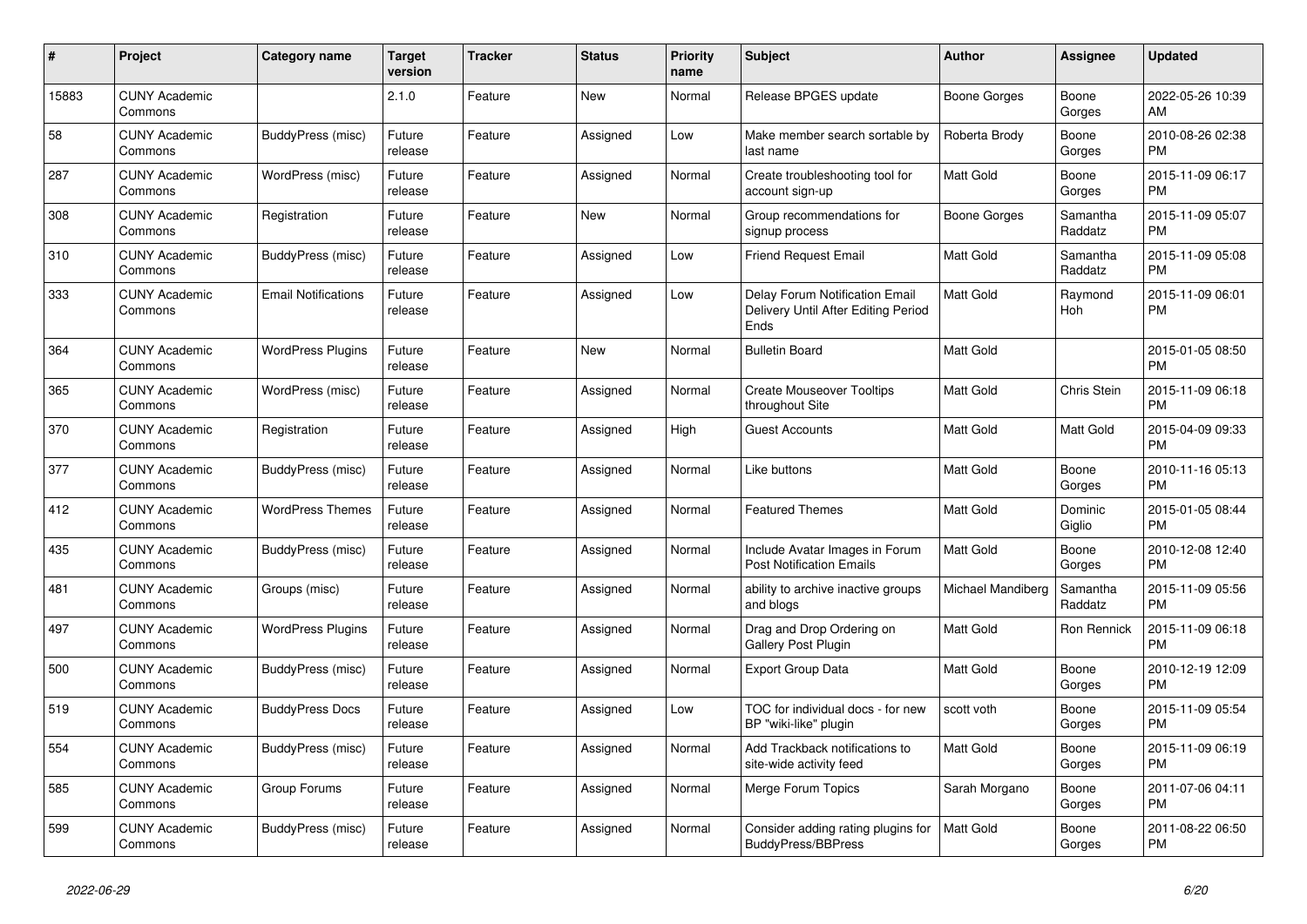| #    | Project                         | <b>Category name</b>     | <b>Target</b><br>version | <b>Tracker</b> | <b>Status</b>        | <b>Priority</b><br>name | Subject                                                                      | Author              | <b>Assignee</b>     | <b>Updated</b>                |
|------|---------------------------------|--------------------------|--------------------------|----------------|----------------------|-------------------------|------------------------------------------------------------------------------|---------------------|---------------------|-------------------------------|
| 618  | <b>CUNY Academic</b><br>Commons | <b>BuddyPress Docs</b>   | Future<br>release        | Feature        | Assigned             | Normal                  | BuddyPress Docs: export formats                                              | <b>Boone Gorges</b> | Boone<br>Gorges     | 2015-11-09 05:38<br><b>PM</b> |
| 635  | <b>CUNY Academic</b><br>Commons | <b>BuddyPress (misc)</b> | Future<br>release        | Feature        | Assigned             | Normal                  | Big Blue Button -<br>Videoconferencing in Groups and<br><b>Blogs</b>         | <b>Matt Gold</b>    | Boone<br>Gorges     | 2011-03-14 03:24<br><b>PM</b> |
| 653  | <b>CUNY Academic</b><br>Commons | Group Blogs              | Future<br>release        | Feature        | Assigned             | Normal                  | Redesign Integration of Groups<br>and Blogs                                  | Matt Gold           | Samantha<br>Raddatz | 2015-11-09 05:40<br><b>PM</b> |
| 658  | <b>CUNY Academic</b><br>Commons | <b>WordPress Plugins</b> | Future<br>release        | Feature        | Assigned             | Normal                  | Rebulid Sitewide Tag Suggestion                                              | <b>Matt Gold</b>    | Boone<br>Gorges     | 2015-01-05 08:47<br><b>PM</b> |
| 940  | <b>CUNY Academic</b><br>Commons | Redmine                  | Future<br>release        | Feature        | Assigned             | Low                     | Communication with users after<br>releases                                   | <b>Matt Gold</b>    | Dominic<br>Giglio   | 2012-09-09 04:36<br><b>PM</b> |
| 1105 | <b>CUNY Academic</b><br>Commons | WordPress (misc)         | Future<br>release        | Feature        | Assigned             | Normal                  | Rephrase Blog Privacy Options                                                | Matt Gold           | Samantha<br>Raddatz | 2015-11-09 06:19<br><b>PM</b> |
| 1165 | <b>CUNY Academic</b><br>Commons | <b>Email Invitations</b> | Future<br>release        | Feature        | Assigned             | Low                     | Allow saved lists of invitees under<br>Send Invites                          | <b>Boone Gorges</b> | Boone<br>Gorges     | 2015-11-09 06:03<br><b>PM</b> |
| 1166 | <b>CUNY Academic</b><br>Commons | <b>Email Invitations</b> | Future<br>release        | Feature        | New                  | Low                     | Better organizational tools for<br>Sent Invites                              | <b>Boone Gorges</b> | Boone<br>Gorges     | 2015-11-09 06:02<br><b>PM</b> |
| 1167 | <b>CUNY Academic</b><br>Commons | <b>Email Invitations</b> | Future<br>release        | Feature        | New                  | Low                     | Allow email invitations to be<br>resent                                      | <b>Boone Gorges</b> | Boone<br>Gorges     | 2015-11-12 12:53<br>AM        |
| 1192 | <b>CUNY Academic</b><br>Commons | <b>Group Files</b>       | Future<br>release        | Feature        | Assigned             | Low                     | When posting group files, allow<br>users to add a category without<br>saving | Matt Gold           | Raymond<br>Hoh      | 2015-11-09 05:53<br>PM        |
| 1417 | <b>CUNY Academic</b><br>Commons | <b>BuddyPress Docs</b>   | Future<br>release        | Feature        | Assigned             | Low                     | Bulk actions for BuddyPress Docs                                             | <b>Boone Gorges</b> | Boone<br>Gorges     | 2016-10-17 10:41<br><b>PM</b> |
| 1422 | <b>CUNY Academic</b><br>Commons | <b>BuddyPress Docs</b>   | Future<br>release        | Feature        | Assigned             | Normal                  | Make "created Doc" activity icons<br>non-mini                                | <b>Boone Gorges</b> | Boone<br>Gorges     | 2015-11-09 05:48<br><b>PM</b> |
| 1423 | <b>CUNY Academic</b><br>Commons | BuddyPress (misc)        | Future<br>release        | Feature        | Assigned             | Low                     | Show an avatar for pingback<br>comment activity items                        | Boone Gorges        | <b>Tahir Butt</b>   | 2016-10-24 12:03<br><b>PM</b> |
| 1456 | <b>CUNY Academic</b><br>Commons | Group Invitations        | Future<br>release        | Feature        | Reporter<br>Feedback | Low                     | Invite to Group Button from Profile<br>Field                                 | Matt Gold           | Samantha<br>Raddatz | 2015-11-09 05:59<br><b>PM</b> |
| 1460 | <b>CUNY Academic</b><br>Commons | Analytics                | Future<br>release        | Feature        | Assigned             | Normal                  | Update System Report                                                         | <b>Brian Foote</b>  | Boone<br>Gorges     | 2015-11-09 06:13<br><b>PM</b> |
| 1508 | <b>CUNY Academic</b><br>Commons | WordPress (misc)         | Future<br>release        | Feature        | Assigned             | Normal                  | Share login cookies across<br>mapped domains                                 | <b>Boone Gorges</b> | Boone<br>Gorges     | 2012-07-02 12:12<br>PM        |
| 1544 | <b>CUNY Academic</b><br>Commons | Groups (misc)            | Future<br>release        | Feature        | Reporter<br>Feedback | Normal                  | Group Filtering and Sorting                                                  | Matt Gold           | Chris Stein         | 2019-03-01 02:25<br>PM        |
| 1562 | <b>CUNY Academic</b><br>Commons | <b>WordPress Plugins</b> | Future<br>release        | Feature        | Assigned             | Low                     | Play with NYT Collaborative<br><b>Authoring Tool</b>                         | Matt Gold           | Boone<br>Gorges     | 2015-01-05 08:47<br>PM        |
| 1744 | <b>CUNY Academic</b><br>Commons | <b>BuddyPress Docs</b>   | Future<br>release        | Feature        | Assigned             | Normal                  | Spreadsheet-style Docs                                                       | Boone Gorges        | Boone<br>Gorges     | 2015-11-09 06:13<br><b>PM</b> |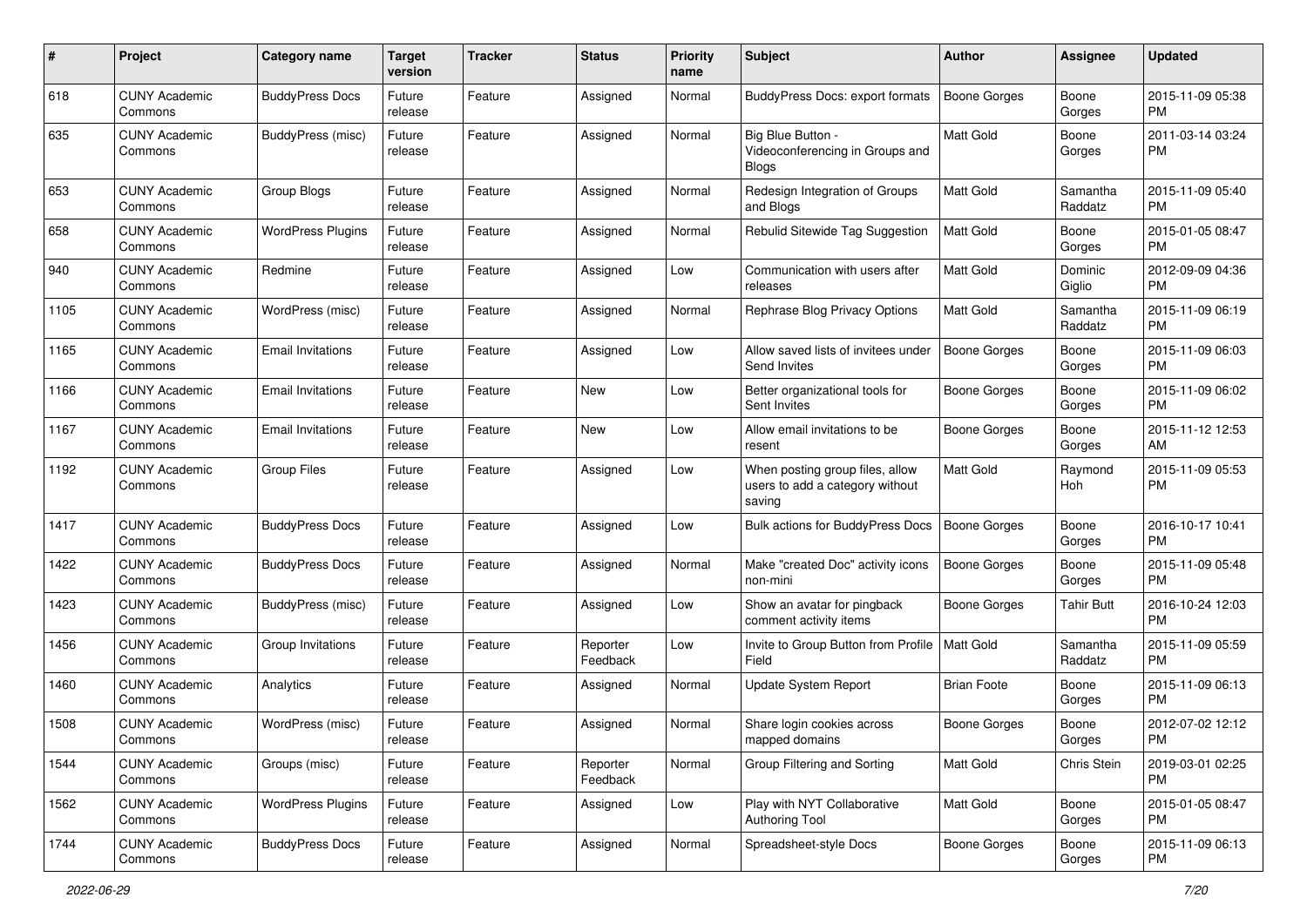| #    | Project                         | <b>Category name</b>     | <b>Target</b><br>version | <b>Tracker</b> | <b>Status</b> | <b>Priority</b><br>name | Subject                                                                        | Author              | <b>Assignee</b>   | <b>Updated</b>                |
|------|---------------------------------|--------------------------|--------------------------|----------------|---------------|-------------------------|--------------------------------------------------------------------------------|---------------------|-------------------|-------------------------------|
| 1888 | <b>CUNY Academic</b><br>Commons | Home Page                | Future<br>release        | Feature        | Assigned      | Normal                  | Refactor BP MPO Activity Filter to<br>support proper pagination                | Sarah Morgano       | Boone<br>Gorges   | 2014-05-01 07:11<br><b>PM</b> |
| 1983 | <b>CUNY Academic</b><br>Commons | Home Page                | Future<br>release        | Feature        | Assigned      | Low                     | Media Library integration with<br><b>Featured Content plugin</b>               | <b>Boone Gorges</b> | Dominic<br>Giglio | 2014-03-17 10:34<br>AM        |
| 2013 | <b>CUNY Academic</b><br>Commons | <b>Public Portfolio</b>  | Future<br>release        | Feature        | Assigned      | Low                     | Have Profile Privacy Options<br>show up only for filled-in fields              | <b>Matt Gold</b>    | Boone<br>Gorges   | 2015-11-09 06:09<br><b>PM</b> |
| 2223 | <b>CUNY Academic</b><br>Commons | <b>WordPress Plugins</b> | Future<br>release        | Feature        | Assigned      | Low                     | Add Participad to the CUNY<br><b>Academic Commons</b>                          | <b>Matt Gold</b>    | Boone<br>Gorges   | 2014-09-17 10:03<br><b>PM</b> |
| 2325 | <b>CUNY Academic</b><br>Commons | <b>BuddyPress</b> (misc) | Future<br>release        | Feature        | Assigned      | Low                     | Profile should have separate<br>fields for first/last names                    | local admin         | Boone<br>Gorges   | 2015-11-09 06:09<br><b>PM</b> |
| 2523 | <b>CUNY Academic</b><br>Commons | <b>BuddyPress Docs</b>   | Future<br>release        | Feature        | Assigned      | Normal                  | Allow Users to Upload Images to<br><b>BP</b> Docs                              | <b>Matt Gold</b>    | Boone<br>Gorges   | 2015-11-09 06:14<br><b>PM</b> |
| 2610 | <b>CUNY Academic</b><br>Commons | Group Invitations        | Future<br>release        | Feature        | Assigned      | Low                     | Request: Custom invitation<br>message to group invites                         | local admin         | Boone<br>Gorges   | 2015-11-09 06:13<br><b>PM</b> |
| 2753 | <b>CUNY Academic</b><br>Commons | Public Portfolio         | Future<br>release        | Feature        | <b>New</b>    | Normal                  | Create actual actual tagification in<br>academic interests and other<br>fields | Micki Kaufman       | Boone<br>Gorges   | 2015-01-05 08:52<br><b>PM</b> |
| 2754 | <b>CUNY Academic</b><br>Commons | Design                   | Future<br>release        | Feature        | Assigned      | Normal                  | Determine strategy for CAC logo<br>handling in top header                      | Micki Kaufman       | Chris Stein       | 2015-01-05 08:53<br><b>PM</b> |
| 2832 | <b>CUNY Academic</b><br>Commons | <b>Public Portfolio</b>  | Future<br>release        | Feature        | Assigned      | Normal                  | Improve interface for (not)<br>auto-linking profile fields                     | <b>Boone Gorges</b> | Chris Stein       | 2015-01-05 08:52<br><b>PM</b> |
| 2881 | <b>CUNY Academic</b><br>Commons | <b>Public Portfolio</b>  | Future<br>release        | Feature        | Assigned      | Normal                  | Redesign the UX for Profiles                                                   | Chris Stein         | Chris Stein       | 2016-10-13 12:45<br>PM        |
| 3002 | <b>CUNY Academic</b><br>Commons | Search                   | Future<br>release        | Feature        | Assigned      | Normal                  | Overhaul CAC search by using<br>external search appliance                      | Boone Gorges        | Boone<br>Gorges   | 2020-07-15 03:05<br><b>PM</b> |
| 3042 | <b>CUNY Academic</b><br>Commons | <b>Public Portfolio</b>  | Future<br>release        | Feature        | Assigned      | Normal                  | Browsing member interests                                                      | <b>Matt Gold</b>    | Boone<br>Gorges   | 2015-03-21 09:04<br><b>PM</b> |
| 3048 | <b>CUNY Academic</b><br>Commons | <b>Public Portfolio</b>  | Future<br>release        | Feature        | <b>New</b>    | Low                     | Images for rich text profile fields                                            | <b>Boone Gorges</b> | Boone<br>Gorges   | 2014-02-19 12:56<br><b>PM</b> |
| 3080 | <b>CUNY Academic</b><br>Commons | <b>Group Files</b>       | Future<br>release        | Feature        | Assigned      | Low                     | Create a system to keep track of<br>file changes                               | <b>Matt Gold</b>    | Boone<br>Gorges   | 2014-02-26 10:04<br><b>PM</b> |
| 3090 | <b>CUNY Academic</b><br>Commons | Twitter page             | Future<br>release        | Feature        | Assigned      | Normal                  | Prevent Retweets from showing<br>up on Commons twitter page                    | Matt Gold           | <b>Tahir Butt</b> | 2016-10-24 11:31<br>AM        |
| 3192 | <b>CUNY Academic</b><br>Commons | Group Forums             | Future<br>release        | Feature        | Assigned      | Normal                  | Customizable forum views for<br>bbPress 2.x group forums                       | <b>Boone Gorges</b> | Raymond<br>Hoh    | 2015-11-09 12:47<br>PM        |
| 3193 | <b>CUNY Academic</b><br>Commons | Group Forums             | Future<br>release        | Feature        | Assigned      | Normal                  | bbPress 2.x dynamic roles and<br><b>RBE</b>                                    | Boone Gorges        | Boone<br>Gorges   | 2014-09-30 01:30<br><b>PM</b> |
| 3220 | <b>CUNY Academic</b><br>Commons | Public Portfolio         | Future<br>release        | Feature        | Assigned      | Normal                  | Add indent/outdent option to<br>Formatting Buttons on Profile<br>Page          | Matt Gold           | Boone<br>Gorges   | 2014-05-21 10:39<br><b>PM</b> |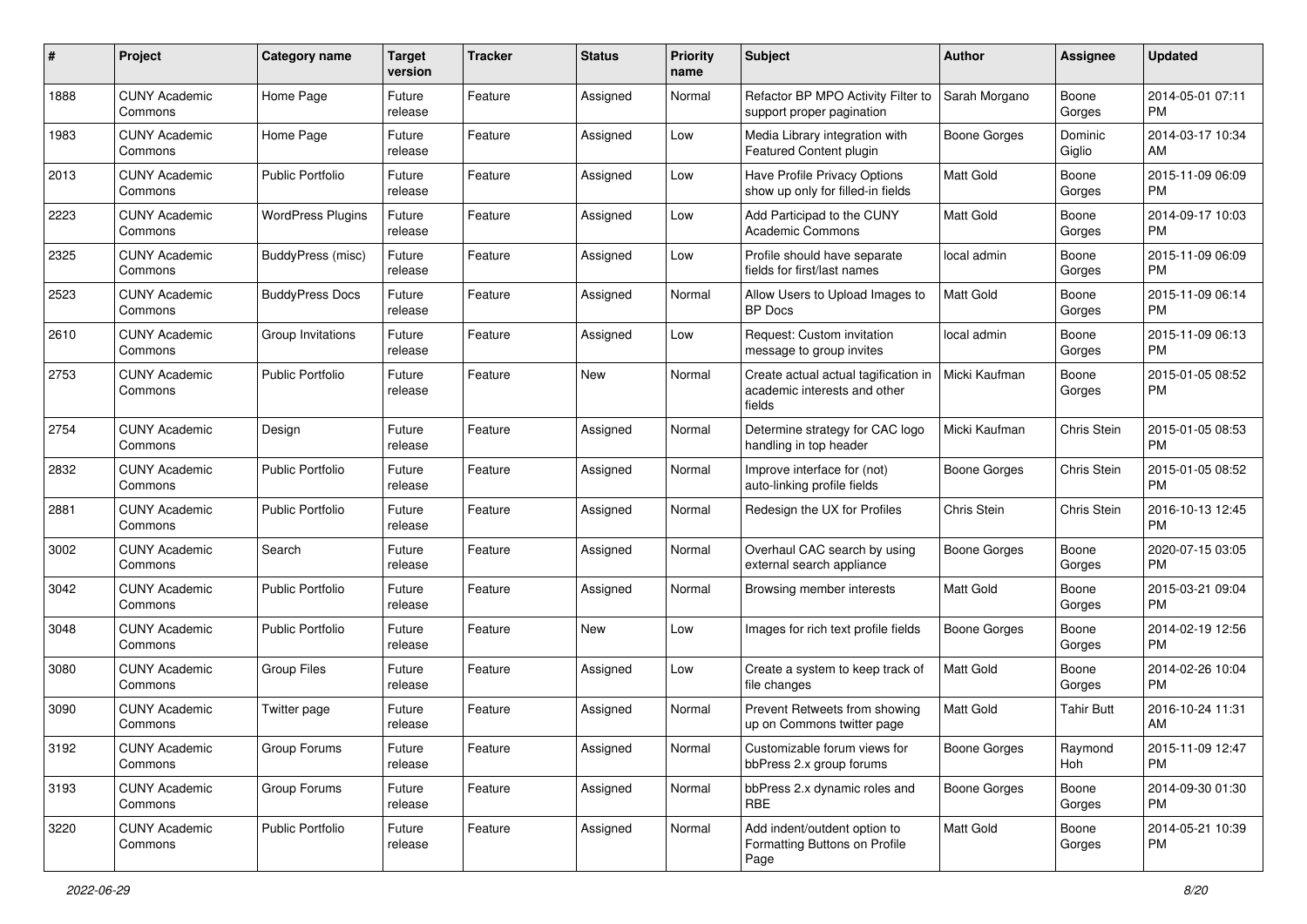| #    | Project                         | <b>Category name</b>    | Target<br>version | <b>Tracker</b> | <b>Status</b> | <b>Priority</b><br>name | <b>Subject</b>                                                                    | <b>Author</b>    | <b>Assignee</b>     | <b>Updated</b>                |
|------|---------------------------------|-------------------------|-------------------|----------------|---------------|-------------------------|-----------------------------------------------------------------------------------|------------------|---------------------|-------------------------------|
| 3308 | <b>CUNY Academic</b><br>Commons | Group Invitations       | Future<br>release | Feature        | Assigned      | Normal                  | Allow members to rescind group<br>invitations                                     | <b>Matt Gold</b> | Boone<br>Gorges     | 2015-04-01 08:53<br><b>PM</b> |
| 3330 | <b>CUNY Academic</b><br>Commons | My Commons              | Future<br>release | Feature        | Assigned      | Normal                  | 'Commons Information" tool                                                        | Boone Gorges     | Chris Stein         | 2014-09-22 08:46<br><b>PM</b> |
| 3354 | <b>CUNY Academic</b><br>Commons | <b>Group Files</b>      | Future<br>release | Feature        | Assigned      | Low                     | Allow Group Download of Multiple<br><b>Selected Files</b>                         | Matt Gold        | Chris Stein         | 2014-08-01 08:50<br>AM        |
| 3458 | <b>CUNY Academic</b><br>Commons | Groups (misc)           | Future<br>release | Feature        | Assigned      | Normal                  | Filter Members of Group by<br>Campus                                              | Michael Smith    | Samantha<br>Raddatz | 2014-09-26 08:32<br><b>PM</b> |
| 3473 | <b>CUNY Academic</b><br>Commons | User Experience         | Future<br>release | Feature        | Assigned      | Normal                  | Commons profile: Add help info<br>about "Positions" replacing "title"             | Keith Miyake     | Samantha<br>Raddatz | 2015-11-09 02:28<br><b>PM</b> |
| 3475 | <b>CUNY Academic</b><br>Commons | Events                  | Future<br>release | Feature        | Assigned      | Normal                  | Request to add plugin to<br>streamline room<br>booking/appointment booking        | Naomi Barrettara | Boone<br>Gorges     | 2014-12-01 05:14<br><b>PM</b> |
| 3517 | <b>CUNY Academic</b><br>Commons | My Commons              | Future<br>release | Feature        | Assigned      | Normal                  | Mute/Unmute My Commons<br>updates                                                 | Matt Gold        | Raymond<br>Hoh      | 2015-11-09 01:19<br><b>PM</b> |
| 3536 | <b>CUNY Academic</b><br>Commons | My Commons              | Future<br>release | Feature        | Assigned      | Normal                  | Infinite Scroll on My Commons<br>page                                             | Matt Gold        | Raymond<br>Hoh      | 2015-04-13 04:42<br><b>PM</b> |
| 3580 | <b>CUNY Academic</b><br>Commons | Group Blogs             | Future<br>release | Feature        | <b>New</b>    | Normal                  | Multiple blogs per group                                                          | Boone Gorges     | Boone<br>Gorges     | 2018-02-20 02:02<br><b>PM</b> |
| 3662 | <b>CUNY Academic</b><br>Commons | <b>SEO</b>              | Future<br>release | Feature        | Assigned      | Normal                  | Duplicate Content/SEO/Google<br>issues                                            | Matt Gold        | Raymond<br>Hoh      | 2015-04-13 04:37<br><b>PM</b> |
| 3759 | <b>CUNY Academic</b><br>Commons | WordPress (misc)        | Future<br>release | Feature        | Assigned      | Normal                  | Review Interface for Adding Users<br>to Blogs                                     | <b>Matt Gold</b> | Boone<br>Gorges     | 2015-03-24 05:52<br><b>PM</b> |
| 3768 | <b>CUNY Academic</b><br>Commons | <b>Public Portfolio</b> | Future<br>release | Feature        | Assigned      | Normal                  | Institutions/Past positions on<br>public portfolios                               | <b>Matt Gold</b> | Boone<br>Gorges     | 2018-04-23 10:44<br>AM        |
| 3770 | <b>CUNY Academic</b><br>Commons | <b>Public Portfolio</b> | Future<br>release | Feature        | Assigned      | Normal                  | Improve Layout/Formatting of<br>Positions Area on Public<br>Portfolios            | Matt Gold        | Chris Stein         | 2015-04-01 09:17<br><b>PM</b> |
| 4053 | <b>CUNY Academic</b><br>Commons | Events                  | Future<br>release | Feature        | Assigned      | Normal                  | Create new tab for past events                                                    | <b>Matt Gold</b> | Boone<br>Gorges     | 2015-05-12 02:10<br><b>PM</b> |
| 4238 | <b>CUNY Academic</b><br>Commons | Events                  | Future<br>release | Feature        | Assigned      | Normal                  | Copy Events to Other Groups?                                                      | Matt Gold        | Boone<br>Gorges     | 2015-07-02 10:08<br>AM        |
| 4481 | <b>CUNY Academic</b><br>Commons | Events                  | Future<br>release | Feature        | <b>New</b>    | Normal                  | Group admins/mods should have<br>the ability to unlink an event from<br>the group | Boone Gorges     | Boone<br>Gorges     | 2017-04-24 03:53<br><b>PM</b> |
| 4635 | <b>CUNY Academic</b><br>Commons | Authentication          | Future<br>release | Feature        | <b>New</b>    | Normal                  | Allow non-WP authentication                                                       | Boone Gorges     | Sonja Leix          | 2019-03-01 02:05<br><b>PM</b> |
| 4980 | <b>CUNY Academic</b><br>Commons | Home Page               | Future<br>release | Feature        | Assigned      | Normal                  | CAC Featured Content -- Adding<br>Randomization                                   | Matt Gold        | Boone<br>Gorges     | 2016-12-12 03:01<br><b>PM</b> |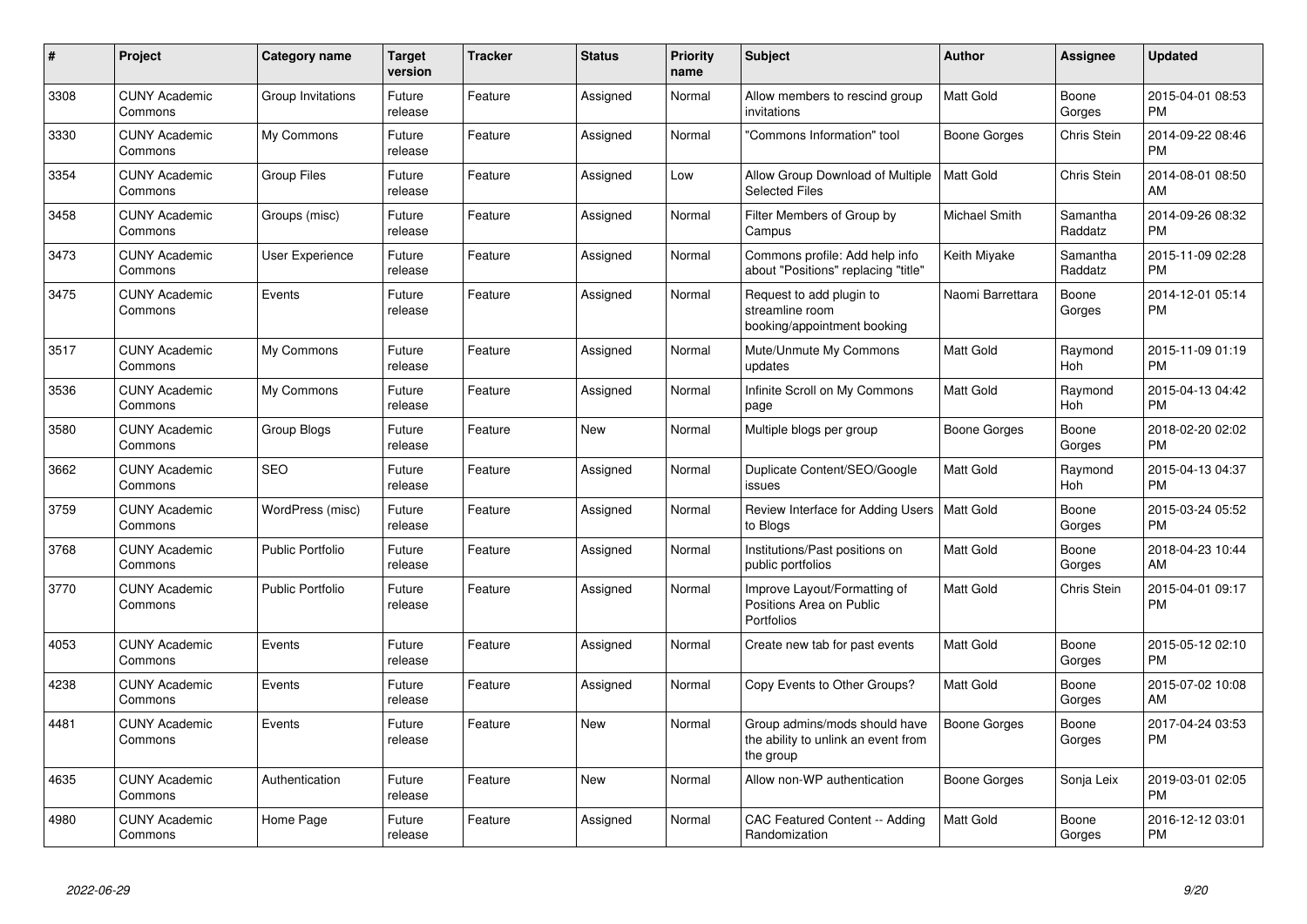| #    | <b>Project</b>                  | Category name              | <b>Target</b><br>version | <b>Tracker</b> | <b>Status</b> | <b>Priority</b><br>name | <b>Subject</b>                                                                                                                                        | <b>Author</b>    | <b>Assignee</b>     | <b>Updated</b>                |
|------|---------------------------------|----------------------------|--------------------------|----------------|---------------|-------------------------|-------------------------------------------------------------------------------------------------------------------------------------------------------|------------------|---------------------|-------------------------------|
| 5016 | <b>CUNY Academic</b><br>Commons | Events                     | Future<br>release        | Feature        | Assigned      | Low                     | Allow comments to be posted on<br>events                                                                                                              | <b>Matt Gold</b> | Raymond<br>Hoh      | 2019-03-01 02:23<br><b>PM</b> |
| 5050 | <b>CUNY Academic</b><br>Commons | Social Paper               | Future<br>release        | Feature        | <b>New</b>    | Low                     | Making comments visible in SP<br>editing mode (SP suggestion #1)                                                                                      | Marilyn Weber    | Samantha<br>Raddatz | 2019-09-17 11:10<br><b>PM</b> |
| 5052 | <b>CUNY Academic</b><br>Commons | Social Paper               | Future<br>release        | Feature        | <b>New</b>    | Low                     | Sentence by sentence or line by<br>line comments (SP suggestion #3)                                                                                   | Marilyn Weber    | Boone<br>Gorges     | 2016-02-11 10:24<br><b>PM</b> |
| 5053 | <b>CUNY Academic</b><br>Commons | Social Paper               | Future<br>release        | Feature        | <b>New</b>    | Low                     | Scrollable menu to add readers<br>(SP suggestion #4)                                                                                                  | Marilyn Weber    | Samantha<br>Raddatz | 2016-04-21 05:21<br><b>PM</b> |
| 5058 | <b>CUNY Academic</b><br>Commons | Social Paper               | Future<br>release        | Feature        | <b>New</b>    | Low                     | Can there be a clearer signal that<br>even when comments have<br>already been made you add<br>comments by clicking on the side?<br>(SP suggestion #5) | Marilyn Weber    | Samantha<br>Raddatz | 2016-02-11 10:24<br><b>PM</b> |
| 5199 | <b>CUNY Academic</b><br>Commons | Social Paper               | Future<br>release        | Feature        | <b>New</b>    | Normal                  | add tables to the SP editor                                                                                                                           | Marilyn Weber    |                     | 2016-10-24 11:27<br>AM        |
| 5205 | <b>CUNY Academic</b><br>Commons | Social Paper               | Future<br>release        | Feature        | New           | Normal                  | Social Paper folders                                                                                                                                  | Marilyn Weber    |                     | 2016-02-11 10:24<br><b>PM</b> |
| 5225 | <b>CUNY Academic</b><br>Commons | Registration               | Future<br>release        | Feature        | Assigned      | Normal                  | On-boarding Issues                                                                                                                                    | Luke Waltzer     | Samantha<br>Raddatz | 2016-02-12 02:58<br><b>PM</b> |
| 5234 | <b>CUNY Academic</b><br>Commons | Membership                 | Future<br>release        | Feature        | Assigned      | Normal                  | Write Unconfirmed patch for WP                                                                                                                        | Boone Gorges     | Boone<br>Gorges     | 2016-10-24 11:18<br>AM        |
| 5316 | <b>CUNY Academic</b><br>Commons | User Experience            | Future<br>release        | Feature        | Assigned      | Normal                  | Prompt user email address<br>updates                                                                                                                  | Matt Gold        | Stephen Real        | 2016-12-21 03:30<br><b>PM</b> |
| 5397 | <b>CUNY Academic</b><br>Commons | Social Paper               | Future<br>release        | Feature        | <b>New</b>    | Normal                  | frustrating to have to<br>enable/disable in SP                                                                                                        | Marilyn Weber    | Samantha<br>Raddatz | 2016-04-20 03:39<br><b>PM</b> |
| 5489 | <b>CUNY Academic</b><br>Commons | Social Paper               | Future<br>release        | Feature        | <b>New</b>    | Normal                  | Asc/desc sorting for Social Paper<br>directories                                                                                                      | Boone Gorges     |                     | 2016-04-21 10:06<br><b>PM</b> |
| 5581 | <b>CUNY Academic</b><br>Commons | Analytics                  | Future<br>release        | Feature        | Assigned      | Normal                  | <b>Explore alternatives to Google</b><br>Analytics                                                                                                    | <b>Matt Gold</b> | Valerie<br>Townsend | 2020-04-17 03:12<br><b>PM</b> |
| 5696 | <b>CUNY Academic</b><br>Commons | Events                     | Future<br>release        | Feature        | Assigned      | Normal                  | Events Calendar - display options<br>calendar aggregation                                                                                             | <b>Matt Gold</b> | Boone<br>Gorges     | 2016-10-13 11:44<br>AM        |
| 5955 | <b>CUNY Academic</b><br>Commons | Outreach                   | Future<br>release        | Feature        | Assigned      | Normal                  | Create auto-newsletter for<br>commons members                                                                                                         | Matt Gold        | Luke Waltzer        | 2016-08-30 10:34<br>AM        |
| 5992 | <b>CUNY Academic</b><br>Commons | <b>Email Notifications</b> | Future<br>release        | Feature        | <b>New</b>    | Normal                  | Changing the From line of<br>autogenerated blog emails                                                                                                | Marilyn Weber    |                     | 2018-09-27 05:19<br><b>PM</b> |
| 6078 | <b>CUNY Academic</b><br>Commons | <b>Blogs (BuddyPress)</b>  | Future<br>release        | Feature        | <b>New</b>    | Normal                  | <b>Explore Adding Network Blog</b><br>Metadata Plugin                                                                                                 | Luke Waltzer     | Luke Waltzer        | 2016-10-11 10:29<br><b>PM</b> |
| 6332 | <b>CUNY Academic</b><br>Commons | WordPress (misc)           | Future<br>release        | Feature        | <b>New</b>    | Normal                  | Allow uploaded files to be marked<br>as private in an ad hoc way                                                                                      | Boone Gorges     |                     | 2016-10-17 11:41<br><b>PM</b> |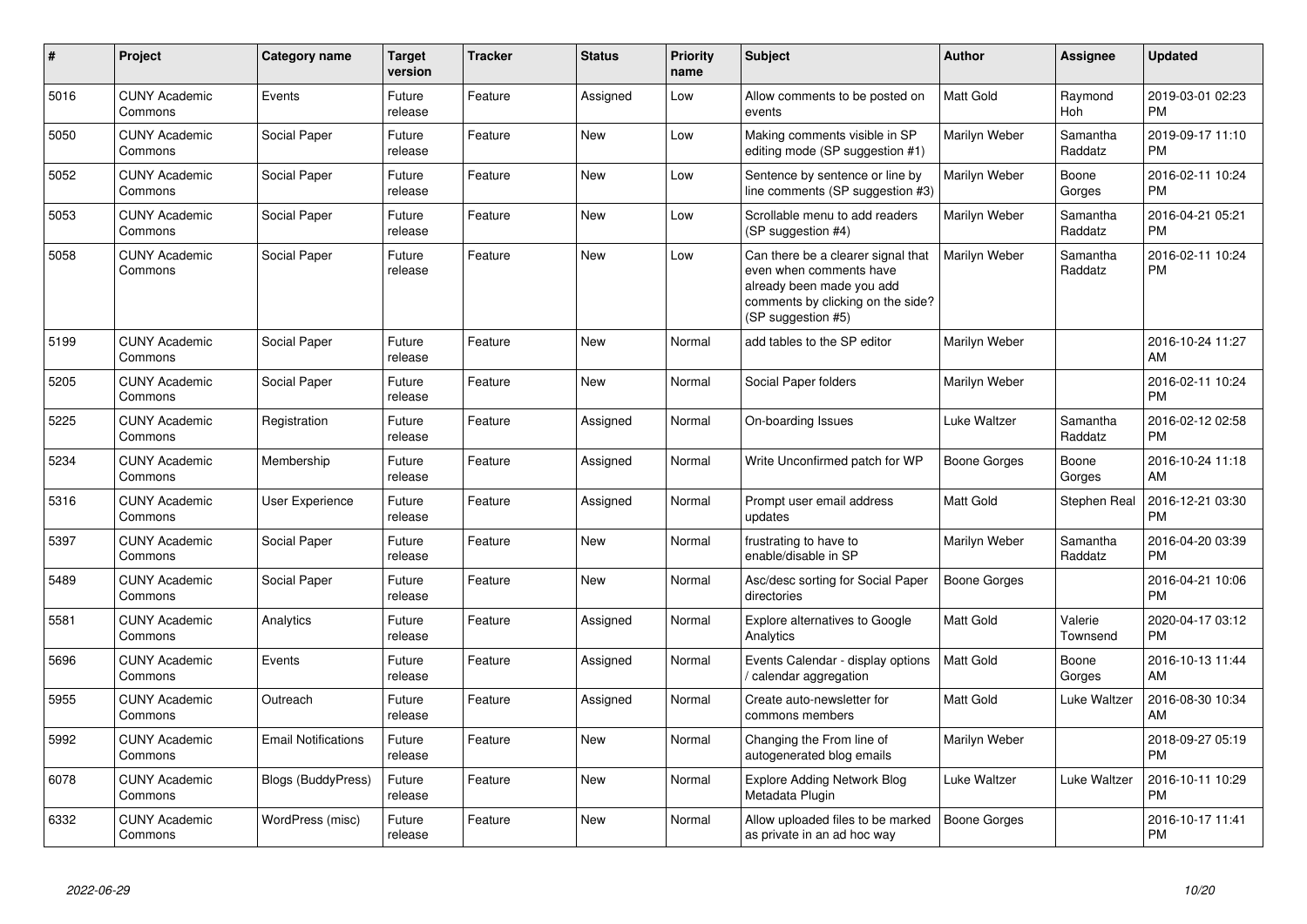| #     | Project                         | Category name             | <b>Target</b><br>version | <b>Tracker</b> | <b>Status</b>        | Priority<br>name | <b>Subject</b>                                                                             | <b>Author</b>           | Assignee           | <b>Updated</b>                |
|-------|---------------------------------|---------------------------|--------------------------|----------------|----------------------|------------------|--------------------------------------------------------------------------------------------|-------------------------|--------------------|-------------------------------|
| 6389  | <b>CUNY Academic</b><br>Commons | <b>BuddyPress Docs</b>    | Future<br>release        | Feature        | <b>New</b>           | Low              | Make Discussion Area Visible<br>When Editing a Doc                                         | Luke Waltzer            | Boone<br>Gorges    | 2016-10-21 04:16<br><b>PM</b> |
| 6426  | <b>CUNY Academic</b><br>Commons | Spam/Spam<br>Prevention   | Future<br>release        | Feature        | Assigned             | Normal           | Force captcha on all comments?                                                             | <b>Matt Gold</b>        | Tahir Butt         | 2016-10-24 02:06<br><b>PM</b> |
| 7115  | <b>CUNY Academic</b><br>Commons | Groups (misc)             | Future<br>release        | Feature        | Reporter<br>Feedback | Normal           | make licensing info clear during<br>group creation                                         | Matt Gold               | Raymond<br>Hoh     | 2020-12-08 11:32<br>AM        |
| 8211  | <b>CUNY Academic</b><br>Commons | <b>WordPress Themes</b>   | Future<br>release        | Feature        | <b>New</b>           | Normal           | Theme Suggestions: Material<br>Design-Inspired Themes                                      | Margaret Galvan         | Margaret<br>Galvan | 2017-08-07 02:48<br><b>PM</b> |
| 8498  | <b>CUNY Academic</b><br>Commons | <b>WordPress Plugins</b>  | Future<br>release        | Feature        | New                  | Low              | <b>Gravity Forms Email Users</b>                                                           | Raffi<br>Khatchadourian | Matt Gold          | 2017-10-13 12:58<br><b>PM</b> |
| 8756  | <b>CUNY Academic</b><br>Commons | Group Blogs               | Future<br>release        | Feature        | Hold                 | Normal           | Connect multiple blogs to one<br>group?                                                    | Matt Gold               | Boone<br>Gorges    | 2017-09-30 10:42<br>AM        |
| 8835  | <b>CUNY Academic</b><br>Commons | <b>Blogs (BuddyPress)</b> | Future<br>release        | Feature        | <b>New</b>           | Normal           | Extend cuny is shortlinks to sites                                                         | <b>Luke Waltzer</b>     | Boone<br>Gorges    | 2022-04-26 11:59<br>AM        |
| 8836  | <b>CUNY Academic</b><br>Commons | <b>Blogs (BuddyPress)</b> | Future<br>release        | Feature        | Assigned             | Normal           | Redesign site launch process                                                               | <b>Matt Gold</b>        | Boone<br>Gorges    | 2019-10-03 02:49<br><b>PM</b> |
| 8900  | <b>CUNY Academic</b><br>Commons | Accessibility             | Future<br>release        | Feature        | Assigned             | Normal           | Look into tools to enforce<br>accessibility in WP environment                              | Matt Gold               | Boone<br>Gorges    | 2022-04-26 11:59<br>AM        |
| 8901  | <b>CUNY Academic</b><br>Commons | Accessibility             | Future<br>release        | Feature        | Assigned             | Normal           | Theme analysis for accessibility                                                           | Matt Gold               | Boone<br>Gorges    | 2022-04-26 11:59<br>AM        |
| 9028  | <b>CUNY Academic</b><br>Commons | Onboarding                | Future<br>release        | Feature        | Assigned             | Normal           | suggest groups to new members<br>during the registration process                           | Matt Gold               | Chris Stein        | 2018-10-24 12:34<br><b>PM</b> |
| 9720  | <b>CUNY Academic</b><br>Commons | Authentication            | Future<br>release        | Feature        | New                  | Normal           | The Commons should be an<br>oAuth provider                                                 | Boone Gorges            |                    | 2019-03-01 02:04<br><b>PM</b> |
| 9895  | <b>CUNY Academic</b><br>Commons | Onboarding                | Future<br>release        | Feature        | Assigned             | Normal           | Add "Accept Invitation"<br>link/button/function to Group<br>and/or Site invitation emails? | Luke Waltzer            | Boone<br>Gorges    | 2018-06-07 12:42<br><b>PM</b> |
| 9947  | <b>CUNY Academic</b><br>Commons | <b>WordPress Plugins</b>  | Future<br>release        | Feature        | Reporter<br>Feedback | Normal           | Install H5P quiz plugin                                                                    | Matt Gold               | Boone<br>Gorges    | 2018-09-11 11:01<br>AM        |
| 10226 | <b>CUNY Academic</b><br>Commons | Courses                   | Future<br>release        | Feature        | <b>New</b>           | Normal           | Add "My Courses" to drop down<br>list                                                      | scott voth              | Boone<br>Gorges    | 2021-11-19 12:42<br><b>PM</b> |
| 10354 | <b>CUNY Academic</b><br>Commons | <b>Public Portfolio</b>   | Future<br>release        | Feature        | <b>New</b>           | Normal           | Opt out of Having a Profile Page                                                           | scott voth              | <b>Chris Stein</b> | 2020-05-12 10:43<br>AM        |
| 10368 | <b>CUNY Academic</b><br>Commons |                           | Future<br>release        | Feature        | Assigned             | Normal           | Use ORCID data to populate<br>academic profile page                                        | Stephen Francoeur       | Boone<br>Gorges    | 2018-09-25 01:53<br><b>PM</b> |
| 10380 | <b>CUNY Academic</b><br>Commons | WordPress (misc)          | Future<br>release        | Feature        | In Progress          | Normal           | Remove blacklisted plugins                                                                 | Boone Gorges            |                    | 2022-04-26 12:00<br><b>PM</b> |
| 10659 | <b>CUNY Academic</b><br>Commons | Group Forums              | Future<br>release        | Feature        | Assigned             | Normal           | Post to multiple groups via email                                                          | <b>Matt Gold</b>        | Raymond<br>Hoh     | 2018-11-15 12:54<br>AM        |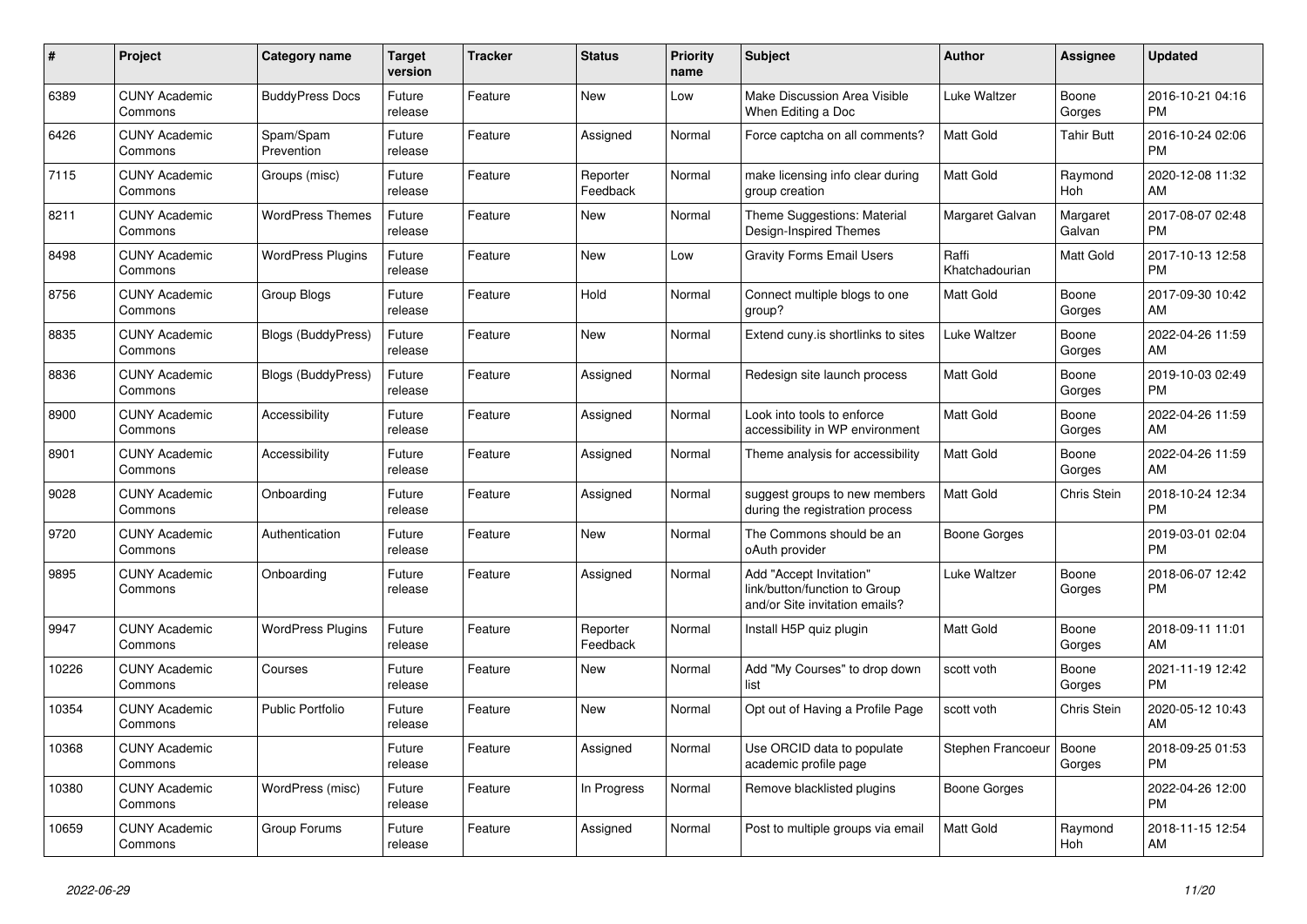| #     | Project                         | <b>Category name</b>       | <b>Target</b><br>version | <b>Tracker</b> | <b>Status</b>        | <b>Priority</b><br>name | <b>Subject</b>                                                                                | Author              | <b>Assignee</b>       | <b>Updated</b>                |
|-------|---------------------------------|----------------------------|--------------------------|----------------|----------------------|-------------------------|-----------------------------------------------------------------------------------------------|---------------------|-----------------------|-------------------------------|
| 11131 | <b>CUNY Academic</b><br>Commons |                            | Future<br>release        | Feature        | Reporter<br>Feedback | Normal                  | <b>Image Annotation Plugins</b>                                                               | Laurie Hurson       |                       | 2019-02-26 11:33<br>AM        |
| 11531 | <b>CUNY Academic</b><br>Commons | Events                     | Future<br>release        | Feature        | <b>New</b>           | Normal                  | Main Events calendar should<br>include non-public events that<br>user has access to           | scott voth          | Boone<br>Gorges       | 2019-06-11 10:00<br>AM        |
| 11789 | <b>CUNY Academic</b><br>Commons | Courses                    | Future<br>release        | Feature        | <b>New</b>           | Normal                  | Ability to remove item from<br>Courses list                                                   | Laurie Hurson       | Sonja Leix            | 2019-09-24 12:28<br><b>PM</b> |
| 11834 | <b>CUNY Academic</b><br>Commons | <b>Group Files</b>         | Future<br>release        | Feature        | <b>New</b>           | Normal                  | Improved tools for managing<br>group file folders                                             | Boone Gorges        | Sonja Leix            | 2019-09-06 03:55<br><b>PM</b> |
| 11860 | <b>CUNY Academic</b><br>Commons | Registration               | Future<br>release        | Feature        | <b>New</b>           | Normal                  | Ensure Students Are Aware They<br>Can Use Aliases At Registration                             | scott voth          |                       | 2019-09-24 08:46<br>AM        |
| 11945 | <b>CUNY Academic</b><br>Commons | Reckoning                  | Future<br>release        | Feature        | Reporter<br>Feedback | Normal                  | Add Comments bubble to<br>Reckoning views                                                     | <b>Boone Gorges</b> | Boone<br>Gorges       | 2019-11-12 05:14<br><b>PM</b> |
| 12042 | <b>CUNY Academic</b><br>Commons | <b>Email Notifications</b> | Future<br>release        | Feature        | <b>New</b>           | Normal                  | Improved error logging for BPGES   Boone Gorges<br>send queue                                 |                     | Boone<br>Gorges       | 2021-11-19 12:25<br><b>PM</b> |
| 12091 | <b>CUNY Academic</b><br>Commons | <b>Group Files</b>         | Future<br>release        | Feature        | <b>New</b>           | Normal                  | Improved pre-upload file<br>validation for bp-group-documents                                 | Boone Gorges        | Boone<br>Gorges       | 2019-11-14 01:21<br><b>PM</b> |
| 12446 | <b>CUNY Academic</b><br>Commons | Groups (misc)              | Future<br>release        | Feature        | Reporter<br>Feedback | Normal                  | Toggle default site to group forum<br>posting                                                 | Laurie Hurson       | Laurie Hurson         | 2020-03-10 11:57<br>AM        |
| 13048 | <b>CUNY Academic</b><br>Commons | Shortcodes and<br>embeds   | Future<br>release        | Feature        | <b>New</b>           | Normal                  | Jupyter Notebooks support                                                                     | <b>Boone Gorges</b> |                       | 2020-07-14 11:46<br>AM        |
| 13199 | <b>CUNY Academic</b><br>Commons | Group Forums               | Future<br>release        | Feature        | <b>New</b>           | Normal                  | Favoring Groups over bbPress<br>plugin                                                        | Colin McDonald      | Colin<br>McDonald     | 2021-11-19 12:28<br><b>PM</b> |
| 13358 | <b>CUNY Academic</b><br>Commons | Group Forums               | Future<br>release        | Feature        | <b>New</b>           | Normal                  | Improved UI for group forum<br>threading settings                                             | <b>Boone Gorges</b> | Raymond<br><b>Hoh</b> | 2021-11-19 12:27<br><b>PM</b> |
| 13370 | <b>CUNY Academic</b><br>Commons | Group Library              | Future<br>release        | Feature        | <b>New</b>           | Normal                  | Library bulk deletion and folder<br>editing                                                   | Colin McDonald      | Boone<br>Gorges       | 2020-10-13 10:41<br>AM        |
| 13466 | <b>CUNY Academic</b><br>Commons | Cavalcade                  | Future<br>release        | Feature        | <b>New</b>           | Normal                  | Automated cleanup for duplicate<br>Cavalcade tasks                                            | <b>Boone Gorges</b> | Boone<br>Gorges       | 2020-10-13 05:24<br><b>PM</b> |
| 13650 | <b>CUNY Academic</b><br>Commons | Group Library              | Future<br>release        | Feature        | <b>New</b>           | Normal                  | Forum Attachments in Group<br>Library                                                         | Laurie Hurson       |                       | 2021-11-19 12:30<br><b>PM</b> |
| 13835 | <b>CUNY Academic</b><br>Commons | WordPress (misc)           | Future<br>release        | Feature        | <b>New</b>           | Normal                  | Allow OneSearch widget to have<br>'CUNY' as campus                                            | <b>Boone Gorges</b> | Boone<br>Gorges       | 2021-11-19 12:39<br><b>PM</b> |
| 14184 | <b>CUNY Academic</b><br>Commons | <b>Public Portfolio</b>    | Future<br>release        | Feature        | New                  | Normal                  | Centralized mechanism for storing<br>Campus affiliations                                      | <b>Boone Gorges</b> | Boone<br>Gorges       | 2022-01-04 11:35<br>AM        |
| 14309 | <b>CUNY Academic</b><br>Commons | Group Library              | Future<br>release        | Feature        | New                  | Normal                  | Better handling of<br>bp group document file<br>download attempts when file is<br>not present | <b>Boone Gorges</b> | Boone<br>Gorges       | 2021-11-19 12:28<br><b>PM</b> |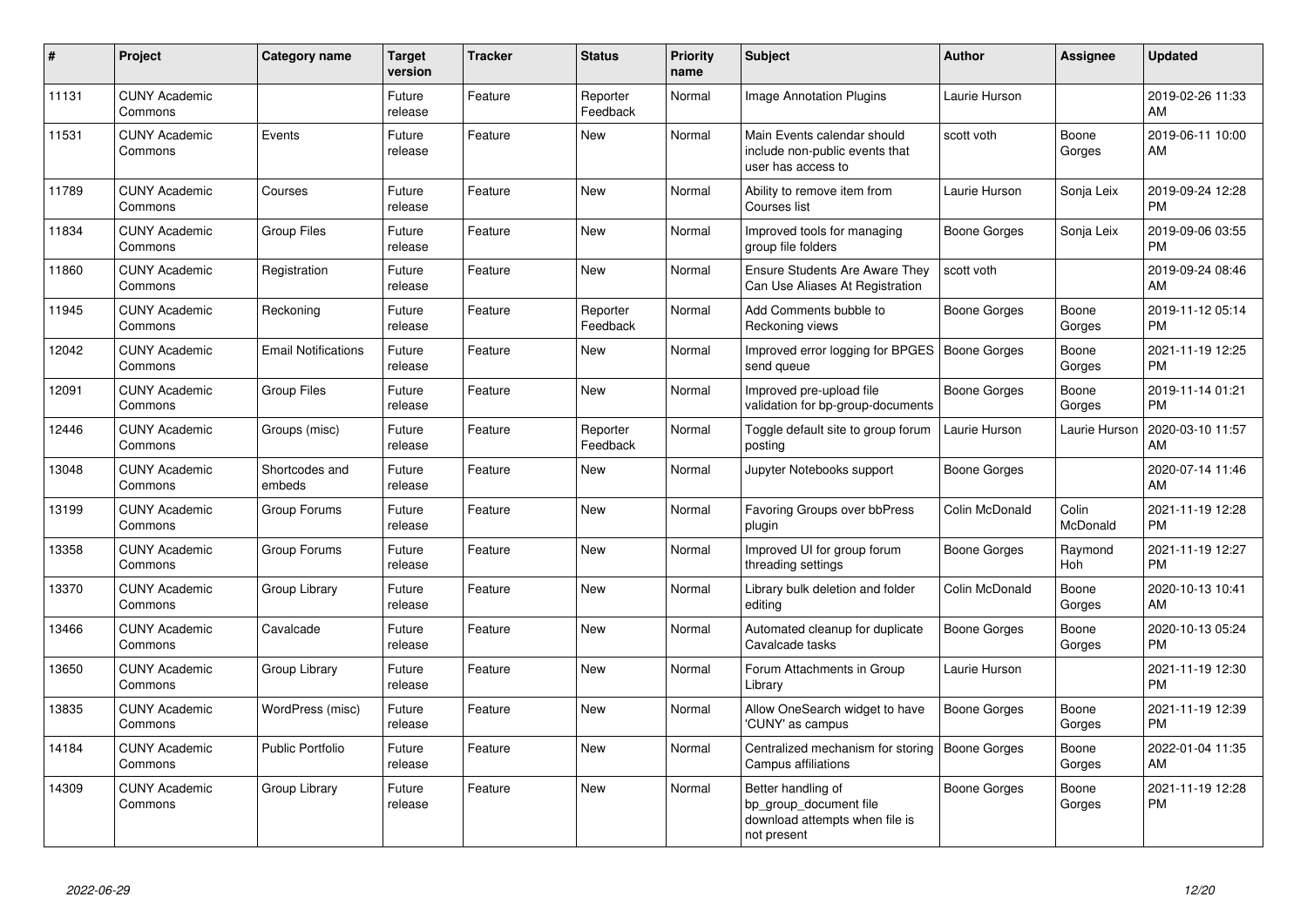| #     | Project                         | <b>Category name</b>           | <b>Target</b><br>version | <b>Tracker</b> | <b>Status</b>        | <b>Priority</b><br>name | Subject                                                                                                                                      | <b>Author</b>           | <b>Assignee</b>     | <b>Updated</b>                |
|-------|---------------------------------|--------------------------------|--------------------------|----------------|----------------------|-------------------------|----------------------------------------------------------------------------------------------------------------------------------------------|-------------------------|---------------------|-------------------------------|
| 14787 | <b>CUNY Academic</b><br>Commons | <b>Plugin Packages</b>         | Future<br>release        | Feature        | New                  | Normal                  | Creating a "Design" plugin<br>package                                                                                                        | Laurie Hurson           | scott voth          | 2022-04-27 04:56<br><b>PM</b> |
| 15604 | <b>CUNY Academic</b><br>Commons | <b>Email Notifications</b>     | Future<br>release        | Feature        | Assigned             | Normal                  | <b>Restructure Commons Group</b><br><b>Digest Email Messages</b>                                                                             | Matt Gold               | Boone<br>Gorges     | 2022-05-26 10:45<br>AM        |
| 16092 | <b>CUNY Academic</b><br>Commons |                                | Future<br>release        | Feature        | Hold                 | Normal                  | Don't show main site in Site<br>search results                                                                                               | <b>Boone Gorges</b>     | Boone<br>Gorges     | 2022-05-17 03:12<br><b>PM</b> |
| 3230  | <b>CUNY Academic</b><br>Commons | Internal Tools and<br>Workflow | Not tracked              | Feature        | Assigned             | High                    | Scripts for quicker<br>provisioning/updating of<br>development environments                                                                  | Boone Gorges            | Boone<br>Gorges     | 2016-01-26 04:54<br><b>PM</b> |
| 3615  | <b>CUNY Academic</b><br>Commons | Redmine                        | Not tracked              | Feature        | <b>New</b>           | Low                     | Create Redmine issues via email                                                                                                              | Dominic Giglio          | Boone<br>Gorges     | 2017-11-16 11:36<br>AM        |
| 3657  | <b>CUNY Academic</b><br>Commons | WordPress (misc)               | Not tracked              | Feature        | <b>New</b>           | Normal                  | Create alert for GC email<br>addresses                                                                                                       | Matt Gold               | <b>Matt Gold</b>    | 2016-04-14 11:29<br><b>PM</b> |
| 5679  | <b>CUNY Academic</b><br>Commons | Analytics                      | Not tracked              | Feature        | New                  | Normal                  | Logged In Users for GA                                                                                                                       | Valerie Townsend        | Valerie<br>Townsend | 2016-06-11 09:49<br>AM        |
| 6115  | <b>CUNY Academic</b><br>Commons | Publicity                      | Not tracked              | Feature        | Assigned             | Normal                  | create digital signage for GC                                                                                                                | Matt Gold               | scott voth          | 2016-10-11 10:09<br><b>PM</b> |
| 7828  | <b>CUNY Academic</b><br>Commons |                                | Not tracked              | Feature        | Assigned             | Normal                  | Theme Assessment 2017                                                                                                                        | Margaret Galvan         | Margaret<br>Galvan  | 2017-05-02 10:41<br><b>PM</b> |
| 8837  | <b>CUNY Academic</b><br>Commons |                                | Not tracked              | Feature        | Assigned             | Normal                  | Create a form to request info from<br>people requesting premium<br>themes and plugins                                                        | <b>Matt Gold</b>        | Marilyn<br>Weber    | 2017-11-14 03:35<br><b>PM</b> |
| 8898  | <b>CUNY Academic</b><br>Commons | Social Paper                   | Not tracked              | Feature        | Assigned             | Normal                  | Usage data on docs and social<br>paper                                                                                                       | Matt Gold               | Matt Gold           | 2017-11-16 11:32<br>AM        |
| 8902  | <b>CUNY Academic</b><br>Commons | Design                         | Not tracked              | Feature        | Assigned             | Normal                  | Report back on research on<br><b>BuddyPress themes</b>                                                                                       | Matt Gold               | Michael Smith       | 2017-11-10 12:31<br><b>PM</b> |
| 8976  | <b>CUNY Academic</b><br>Commons | Reply By Email                 | Not tracked              | Feature        | Assigned             | Normal                  | Package RBE new topics<br>posting?                                                                                                           | <b>Matt Gold</b>        | Raymond<br>Hoh      | 2017-12-04 02:34<br><b>PM</b> |
| 9420  | <b>CUNY Academic</b><br>Commons | cuny.is                        | Not tracked              | Feature        | New                  | Normal                  | Request for http://cuny.is/streams                                                                                                           | Raffi<br>Khatchadourian | Marilyn<br>Weber    | 2018-04-02 10:08<br>AM        |
| 9643  | <b>CUNY Academic</b><br>Commons | Publicity                      | Not tracked              | Feature        | <b>New</b>           | Normal                  | Create a page on the Commons<br>for logos etc.                                                                                               | Stephen Real            | Stephen Real        | 2018-04-24 10:53<br>AM        |
| 9908  | <b>CUNY Academic</b><br>Commons |                                | Not tracked              | Feature        | New                  | Normal                  | Is it possible to send email<br>updates to users (or an email<br>address not on the list) for only a<br>single page AFTER being<br>prompted? | <b>Michael Shields</b>  | scott voth          | 2018-06-11 01:34<br>PM        |
| 11077 | <b>CUNY Academic</b><br>Commons | Events                         | Not tracked              | Feature        | Reporter<br>Feedback | Normal                  | Show event category description<br>in event list view                                                                                        | Raffi<br>Khatchadourian |                     | 2019-02-12 10:38<br><b>PM</b> |
| 11517 | <b>CUNY Academic</b><br>Commons |                                | Not tracked              | Feature        | Assigned             | Normal                  | wp-accessibility plugin should not<br>strip 'target="_blank" by default                                                                      | <b>Boone Gorges</b>     | Laurie Hurson       | 2019-09-24 09:57<br>AM        |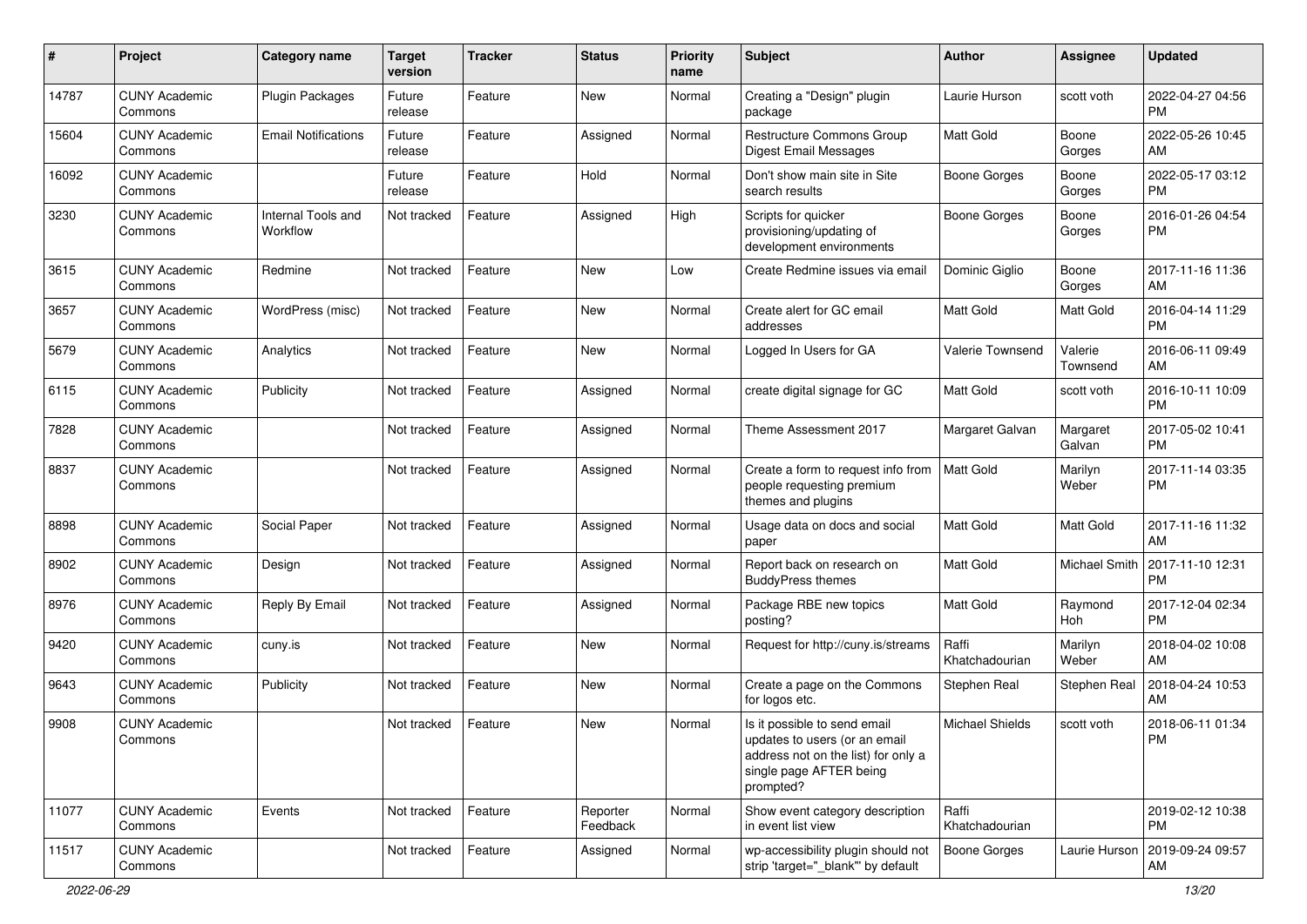| #     | Project                         | <b>Category name</b> | Target<br>version | <b>Tracker</b> | <b>Status</b>                       | <b>Priority</b><br>name | <b>Subject</b>                                                    | Author              | <b>Assignee</b>       | <b>Updated</b>                |
|-------|---------------------------------|----------------------|-------------------|----------------|-------------------------------------|-------------------------|-------------------------------------------------------------------|---------------------|-----------------------|-------------------------------|
| 12911 | <b>CUNY Academic</b><br>Commons |                      | Not tracked       | Feature        | <b>New</b>                          | Normal                  | Block access to xmlrpc.php based<br>on User-Agent                 | <b>Boone Gorges</b> | Boone<br>Gorges       | 2020-06-09 05:12<br><b>PM</b> |
| 13912 | <b>CUNY Academic</b><br>Commons |                      | Not tracked       | Feature        | Hold                                | Low                     | posting "missed schedule"                                         | Marilyn Weber       |                       | 2021-02-23 10:46<br>AM        |
| 14394 | <b>CUNY Academic</b><br>Commons |                      | Not tracked       | Feature        | New                                 | Normal                  | Commons News Site - redesign                                      | scott voth          | scott voth            | 2021-09-14 10:46<br>AM        |
| 15923 | <b>CUNY Academic</b><br>Commons |                      | Not tracked       | Feature        | Reporter<br>Feedback                | Normal                  | <b>Bellows Plugin Adjustments</b>                                 | Laurie Hurson       |                       | 2022-04-20 10:10<br>AM        |
| 11968 | JustPublics@365<br>MediaCamp    |                      |                   | Feature        | <b>New</b>                          | Normal                  | Nanoscience Retractable Display<br>Unit                           | Donald Cherry       | Bonnie<br>Eissner     | 2021-02-19 08:50<br>AM        |
| 2571  | <b>NYCDH Community</b><br>Site  |                      |                   | Feature        | Assigned                            | Normal                  | Add Google custom search box to<br>homepage                       | <b>Mark Newton</b>  | Raymond<br>Hoh        | 2013-05-18 07:49<br><b>PM</b> |
| 2573  | <b>NYCDH Community</b><br>Site  |                      |                   | Feature        | Reporter<br>Feedback                | Normal                  | Add dh nyc twitter list feed to site                              | <b>Mark Newton</b>  | <b>Matt Gold</b>      | 2013-05-16 11:42<br><b>PM</b> |
| 2574  | <b>NYCDH Community</b><br>Site  |                      |                   | Feature        | Assigned                            | Normal                  | Add Way to Upload Files to<br>Groups                              | Mark Newton         | Raymond<br>Hoh        | 2013-05-18 07:46<br><b>PM</b> |
| 2577  | <b>NYCDH Community</b><br>Site  |                      |                   | Feature        | Assigned                            | Low                     | Investigate Potential to Add Links<br>to the Forum                | <b>Mark Newton</b>  | Alex Gil              | 2013-05-16 09:40<br><b>PM</b> |
| 11496 | <b>CUNY Academic</b><br>Commons | Public Portfolio     | 1.15.2            | Support        | New                                 | Normal                  | Replace Twitter Icon on Member<br>Portfolio page                  | scott voth          | Boone<br>Gorges       | 2019-06-06 01:03<br><b>PM</b> |
| 15169 | <b>CUNY Academic</b><br>Commons |                      | 2.0.2             | Support        | Reporter<br>Feedback                | Normal                  | new Prelude website zipfiles for<br>custom theme and other files. | Marilyn Weber       |                       | 2022-06-14 11:36<br>AM        |
| 15655 | <b>CUNY Academic</b><br>Commons |                      | 2.0.2             | Support        | Reporter<br>Feedback                | Normal                  | Event Aggregator plugin?                                          | Marilyn Weber       |                       | 2022-06-14 11:36<br>AM        |
| 16291 | <b>CUNY Academic</b><br>Commons | Site cloning         | 2.0.2             | Support        | Staged for<br>Production<br>Release | Normal                  | Images coming up blank in Media<br>Librarv                        | Marilyn Weber       | Raymond<br><b>Hoh</b> | 2022-06-23 08:28<br><b>PM</b> |
| 14784 | <b>CUNY Academic</b><br>Commons |                      |                   | Support        | Reporter<br>Feedback                | Normal                  | User report of logo problem when<br>using Customizer theme        | Marilyn Weber       |                       | 2021-09-17 10:25<br>AM        |
| 15045 | <b>CUNY Academic</b><br>Commons |                      |                   | Support        | <b>New</b>                          | Normal                  | no result for KCeL in the search<br>box on the commons            | Marilyn Weber       |                       | 2021-12-10 11:29<br>AM        |
| 15260 | <b>CUNY Academic</b><br>Commons |                      |                   | Support        | Reporter<br>Feedback                | Normal                  | Diacritical markings   European<br><b>Stages</b>                  | Marilyn Weber       |                       | 2022-02-04 08:16<br>AM        |
| 15370 | <b>CUNY Academic</b><br>Commons |                      |                   | Support        | Reporter<br>Feedback                | Normal                  | All-in-One Event Calendar?                                        | Marilyn Weber       |                       | 2022-02-17 11:03<br>AM        |
| 15565 | <b>CUNY Academic</b><br>Commons |                      |                   | Support        | <b>New</b>                          | Normal                  | Events - send updates to an email   Marilyn Weber<br>listserv     |                     |                       | 2022-03-10 01:06<br><b>PM</b> |
| 15685 | <b>CUNY Academic</b><br>Commons |                      |                   | Support        | <b>New</b>                          | High                    | problem with chrome?                                              | Marilyn Weber       |                       | 2022-04-25 03:40<br><b>PM</b> |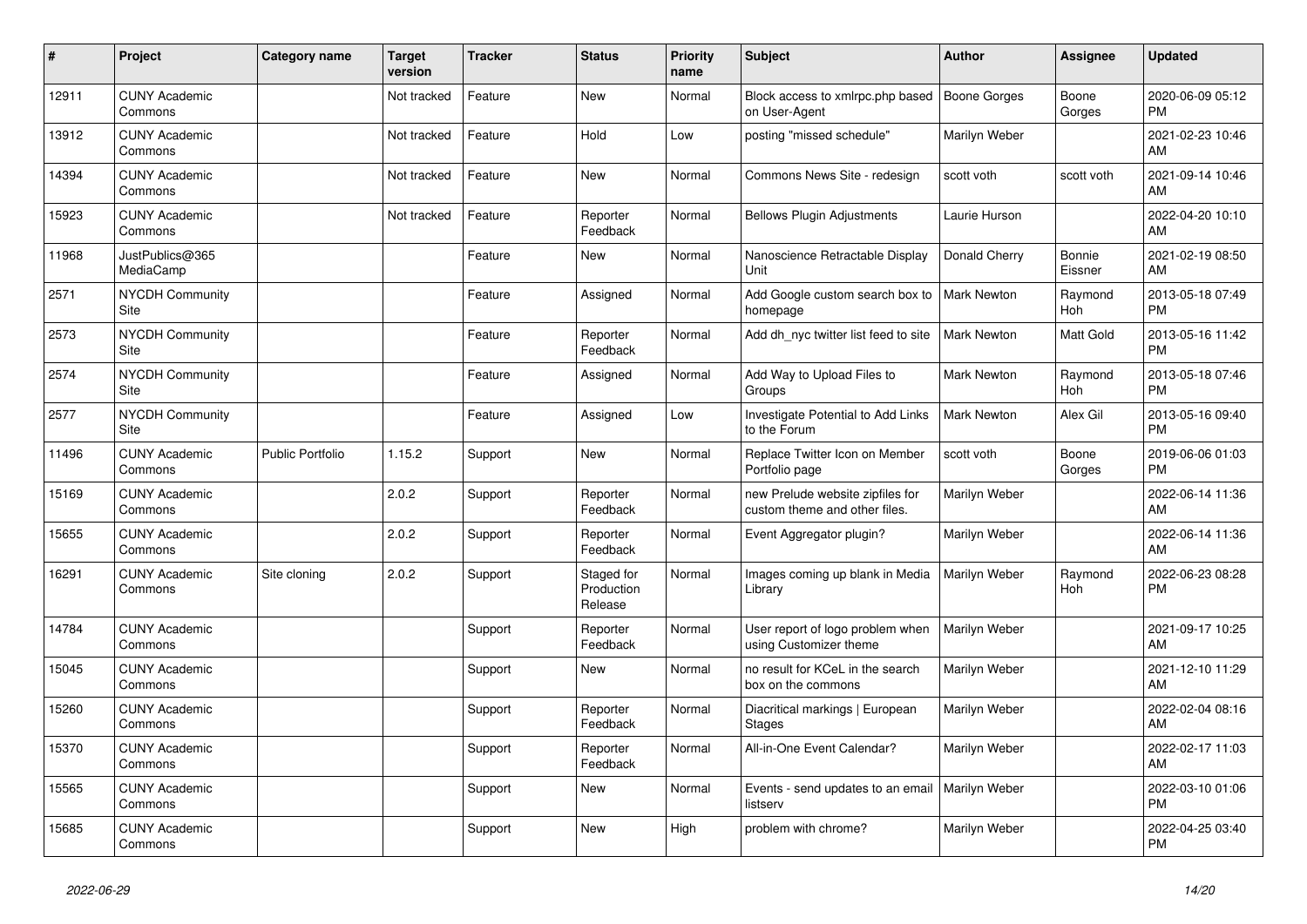| #     | Project                         | <b>Category name</b>     | <b>Target</b><br>version | <b>Tracker</b> | <b>Status</b>        | <b>Priority</b><br>name | <b>Subject</b>                                                                     | <b>Author</b>    | <b>Assignee</b>       | <b>Updated</b>                |
|-------|---------------------------------|--------------------------|--------------------------|----------------|----------------------|-------------------------|------------------------------------------------------------------------------------|------------------|-----------------------|-------------------------------|
| 15767 | <b>CUNY Academic</b><br>Commons | WordPress (misc)         |                          | Support        | <b>New</b>           | Normal                  | Site loading slowly                                                                | scott voth       | Boone<br>Gorges       | 2022-04-04 08:56<br><b>PM</b> |
| 16099 | <b>CUNY Academic</b><br>Commons |                          |                          | Support        | Reporter<br>Feedback | Normal                  | request for Newsletter Glue                                                        | Marilyn Weber    |                       | 2022-05-13 12:14<br><b>PM</b> |
| 16110 | <b>CUNY Academic</b><br>Commons |                          |                          | Support        | Reporter<br>Feedback | Normal                  | remove Creative Commons<br>license from pages?                                     | Marilyn Weber    | Raymond<br><b>Hoh</b> | 2022-05-17 06:11<br><b>PM</b> |
| 13946 | <b>CUNY Academic</b><br>Commons | <b>WordPress Plugins</b> | 2.1.0                    | Support        | Assigned             | Normal                  | <b>Custom Embed handler For</b><br>OneDrive files                                  | scott voth       | Raymond<br><b>Hoh</b> | 2022-05-26 10:46<br>AM        |
| 3492  | <b>CUNY Academic</b><br>Commons | <b>WordPress Themes</b>  | Future<br>release        | Support        | Assigned             | Normal                  | Add CBOX theme to the<br>Commons                                                   | scott voth       | Raymond<br>Hoh        | 2014-10-08 05:55<br><b>PM</b> |
| 5826  | <b>CUNY Academic</b><br>Commons | <b>WordPress Plugins</b> | Future<br>release        | Support        | Reporter<br>Feedback | Normal                  | <b>Remove Subscription Options</b><br>plugin from directory                        | Sarah Morgano    | Sarah<br>Morgano      | 2016-10-21 04:14<br><b>PM</b> |
| 9207  | <b>CUNY Academic</b><br>Commons |                          | Future<br>release        | Support        | Reporter<br>Feedback | Normal                  | display dashboards made in<br>Tableau?                                             | Marilyn Weber    | Boone<br>Gorges       | 2018-04-10 10:42<br>AM        |
| 9211  | <b>CUNY Academic</b><br>Commons | <b>WordPress Plugins</b> | Future<br>release        | Support        | Reporter<br>Feedback | Normal                  | Auto-Role Setting in Forum Plugin<br>Causing Some Confusion                        | Luke Waltzer     | Boone<br>Gorges       | 2018-03-13 11:44<br>AM        |
| 11788 | <b>CUNY Academic</b><br>Commons | WordPress Plugins        | Future<br>release        | Support        | Reporter<br>Feedback | Normal                  | Plugin Request - Browse Aloud                                                      | scott voth       |                       | 2019-09-24 08:42<br>AM        |
| 636   | <b>CUNY Academic</b><br>Commons | WordPress (misc)         | Not tracked              | Support        | Assigned             | Normal                  | Create Lynda.com-like Table of<br>Contents for Prospective Tutorial<br>Screencasts | <b>Matt Gold</b> | scott voth            | 2016-02-23 03:12<br><b>PM</b> |
| 2175  | <b>CUNY Academic</b><br>Commons | WordPress (misc)         | Not tracked              | Support        | Assigned             | Normal                  | Subscibe 2 vs. Jetpack<br>subscription options                                     | local admin      | Matt Gold             | 2016-01-26 04:58<br><b>PM</b> |
| 4070  | <b>CUNY Academic</b><br>Commons | Analytics                | Not tracked              | Support        | Assigned             | Normal                  | Request for JITP site analytics                                                    | <b>Matt Gold</b> | Seth Persons          | 2016-02-23 03:09<br><b>PM</b> |
| 4986  | <b>CUNY Academic</b><br>Commons | ZenDesk                  | Not tracked              | Support        | Assigned             | Normal                  | Prepare documentation for<br>Zendesk re web widget                                 | <b>Matt Gold</b> | Samantha<br>Raddatz   | 2016-02-25 03:09<br><b>PM</b> |
| 8607  | <b>CUNY Academic</b><br>Commons |                          | Not tracked              | Support        | <b>New</b>           | Normal                  | Paypal?                                                                            | Marilyn Weber    | Matt Gold             | 2018-05-15 01:37<br><b>PM</b> |
| 9729  | <b>CUNY Academic</b><br>Commons | <b>SEO</b>               | Not tracked              | Support        | <b>New</b>           | Normal                  | 503 Errors showing on<br>newlaborforum.cuny.edu                                    | Diane Krauthamer | Raymond<br>Hoh        | 2018-05-22 04:48<br><b>PM</b> |
| 9941  | <b>CUNY Academic</b><br>Commons | Wiki                     | Not tracked              | Support        | Assigned             | Normal                  | Wiki functionality                                                                 | <b>Matt Gold</b> | Boone<br>Gorges       | 2018-06-26 10:57<br>AM        |
| 10273 | <b>CUNY Academic</b><br>Commons | Registration             | Not tracked              | Support        | Reporter<br>Feedback | Normal                  | users combining CF and campus<br>address                                           | Marilyn Weber    |                       | 2019-09-18 10:58<br>AM        |
| 10657 | <b>CUNY Academic</b><br>Commons |                          | Not tracked              | Support        | Reporter<br>Feedback | Normal                  | child theme problems                                                               | Marilyn Weber    |                       | 2018-11-08 01:19<br><b>PM</b> |
| 10839 | <b>CUNY Academic</b><br>Commons | About page               | Not tracked              | Support        | <b>New</b>           | Normal                  | <b>Mission Statement Needs</b><br>Revision                                         | scott voth       | <b>Matt Gold</b>      | 2018-12-26 10:58<br>AM        |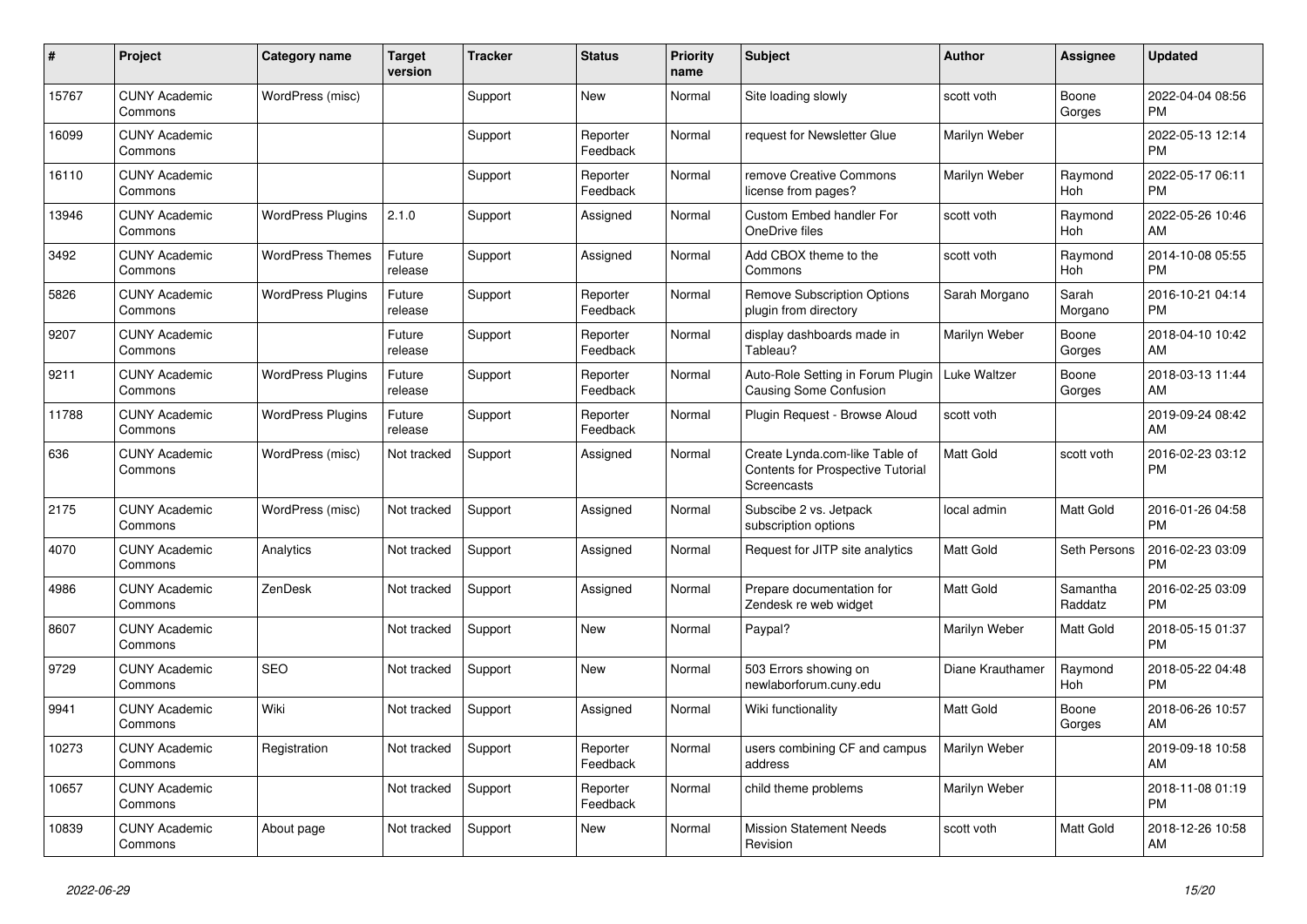| #     | Project                         | <b>Category name</b>      | <b>Target</b><br>version | <b>Tracker</b> | <b>Status</b>        | <b>Priority</b><br>name | <b>Subject</b>                                                    | <b>Author</b>   | <b>Assignee</b>       | <b>Updated</b>                |
|-------|---------------------------------|---------------------------|--------------------------|----------------|----------------------|-------------------------|-------------------------------------------------------------------|-----------------|-----------------------|-------------------------------|
| 10982 | <b>CUNY Academic</b><br>Commons | Domain Mapping            | Not tracked              | Support        | Reporter<br>Feedback | Normal                  | <b>CNAME</b> question                                             | scott voth      |                       | 2019-01-22 04:29<br><b>PM</b> |
| 11149 | <b>CUNY Academic</b><br>Commons |                           | Not tracked              | Support        | Reporter<br>Feedback | Normal                  | comments getting blocked                                          | Marilyn Weber   | Raymond<br><b>Hoh</b> | 2019-03-26 11:40<br>AM        |
| 11386 | <b>CUNY Academic</b><br>Commons | WordPress - Media         | Not tracked              | Support        | Reporter<br>Feedback | Normal                  | disappearing images                                               | scott voth      | Boone<br>Gorges       | 2019-05-14 10:32<br>AM        |
| 11449 | <b>CUNY Academic</b><br>Commons | WordPress - Media         | Not tracked              | Support        | Reporter<br>Feedback | Normal                  | Cloning Media Library for JITP<br>from Staging to Production Site | Patrick DeDauw  | Boone<br>Gorges       | 2019-05-13 12:00<br><b>PM</b> |
| 11493 | <b>CUNY Academic</b><br>Commons | Domain Mapping            | Not tracked              | Support        | Reporter<br>Feedback | Normal                  | Domain Mapping Request - Talia<br>Schaffer                        | scott voth      | <b>Matt Gold</b>      | 2019-08-06 08:39<br>AM        |
| 11509 | <b>CUNY Academic</b><br>Commons |                           | Not tracked              | Support        | Reporter<br>Feedback | Normal                  | deleted Page causing a Menu<br>problem?                           | Marilyn Weber   |                       | 2019-06-04 09:54<br>AM        |
| 11519 | <b>CUNY Academic</b><br>Commons |                           | Not tracked              | Support        | Assigned             | Normal                  | comment option not appearing                                      | Marilyn Weber   |                       | 2019-09-24 10:28<br>AM        |
| 11545 | <b>CUNY Academic</b><br>Commons | <b>WordPress Plugins</b>  | Not tracked              | Support        | New                  | Normal                  | Twitter searches in WordPress                                     | Gina Cherry     | <b>Matt Gold</b>      | 2019-09-23 01:03<br><b>PM</b> |
| 11624 | <b>CUNY Academic</b><br>Commons | WordPress (misc)          | Not tracked              | Support        | <b>New</b>           | Normal                  | Change pages into posts or swap<br>database for a Commons site?   | Stephen Klein   | Raymond<br>Hoh        | 2019-07-09 11:04<br>AM        |
| 11771 | <b>CUNY Academic</b><br>Commons |                           | Not tracked              | Support        | Reporter<br>Feedback | Normal                  | post displays in sections                                         | Marilyn Weber   |                       | 2019-08-20 10:34<br>AM        |
| 11787 | <b>CUNY Academic</b><br>Commons |                           | Not tracked              | Support        | Reporter<br>Feedback | Normal                  | automated comments notifications<br>on ZenDesk                    | Marilyn Weber   |                       | 2019-08-26 06:18<br><b>PM</b> |
| 11848 | <b>CUNY Academic</b><br>Commons |                           | Not tracked              | Support        | Hold                 | Normal                  | a Dean of Faculty wants to share<br>a large file                  | Marilyn Weber   |                       | 2019-09-24 08:44<br>AM        |
| 11883 | <b>CUNY Academic</b><br>Commons | Help/Codex                | Not tracked              | Support        | <b>New</b>           | Normal                  | Need Embedding Help Page<br>Update (Tableau)                      | Anthony Wheeler | scott voth            | 2019-09-24 08:49<br>AM        |
| 12004 | <b>CUNY Academic</b><br>Commons |                           | Not tracked              | Support        | Reporter<br>Feedback | Normal                  | Notifications for spam blog<br>comments                           | Gina Cherry     | Raymond<br><b>Hoh</b> | 2019-11-01 12:05<br><b>PM</b> |
| 12247 | <b>CUNY Academic</b><br>Commons | Publicity                 | Not tracked              | Support        | <b>New</b>           | Normal                  | <b>Screenshot of First Commons</b><br>Homepage                    | scott voth      | scott voth            | 2020-01-14 12:08<br><b>PM</b> |
| 12328 | <b>CUNY Academic</b><br>Commons |                           | Not tracked              | Support        | <b>New</b>           | Normal                  | Sign up Code for Non-CUNY<br>Faculty                              | Laurie Hurson   |                       | 2020-01-28 10:25<br>AM        |
| 12350 | <b>CUNY Academic</b><br>Commons | <b>Blogs (BuddyPress)</b> | Not tracked              | Support        | Reporter<br>Feedback | Normal                  | <b>URL</b> creation problem                                       | Marilyn Weber   |                       | 2020-02-03 11:27<br>AM        |
| 12352 | <b>CUNY Academic</b><br>Commons |                           | Not tracked              | Support        | New                  | Normal                  | 'posts list" page builder block<br>option                         | Marilyn Weber   |                       | 2020-02-03 01:29<br><b>PM</b> |
| 12382 | <b>CUNY Academic</b><br>Commons | Membership                | Not tracked              | Support        | <b>New</b>           | Normal                  | Email request change                                              | Marilyn Weber   | Marilyn<br>Weber      | 2020-02-06 12:56<br><b>PM</b> |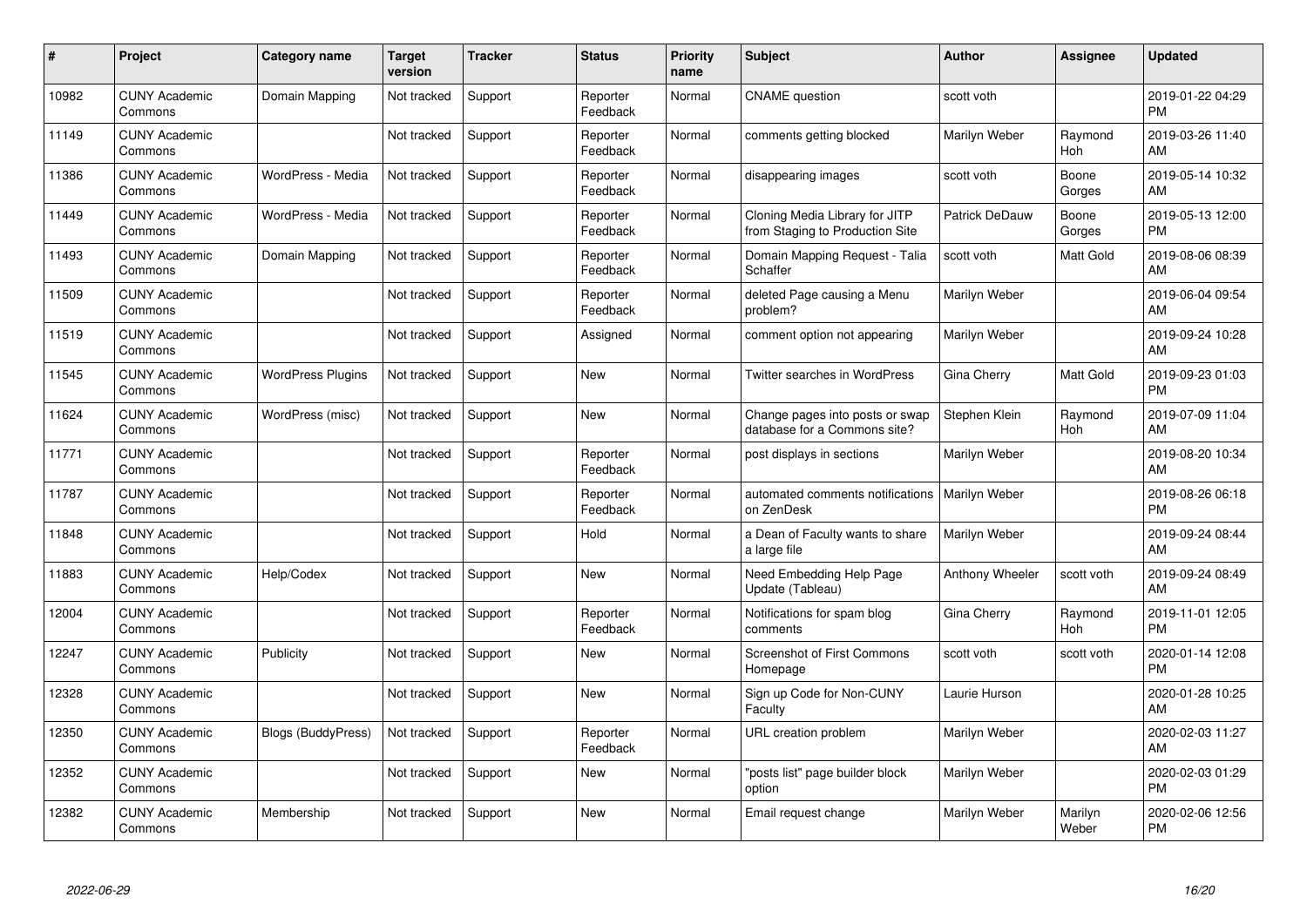| ∦     | Project                         | <b>Category name</b>     | Target<br>version | <b>Tracker</b> | <b>Status</b>        | Priority<br>name | <b>Subject</b>                                                         | <b>Author</b>  | Assignee              | <b>Updated</b>                |
|-------|---------------------------------|--------------------------|-------------------|----------------|----------------------|------------------|------------------------------------------------------------------------|----------------|-----------------------|-------------------------------|
| 12484 | <b>CUNY Academic</b><br>Commons |                          | Not tracked       | Support        | Reporter<br>Feedback | Normal           | Sign up Code for COIL Course<br>starting in March                      | Laurie Hurson  | <b>Matt Gold</b>      | 2020-03-02 02:26<br><b>PM</b> |
| 12741 | <b>CUNY Academic</b><br>Commons | <b>WordPress Plugins</b> | Not tracked       | Support        | Reporter<br>Feedback | Normal           | <b>Tableau Public Viz Block</b>                                        | Marilyn Weber  | Raymond<br>Hoh        | 2020-05-12 11:00<br>AM        |
| 13034 | <b>CUNY Academic</b><br>Commons |                          | Not tracked       | Support        | Reporter<br>Feedback | Normal           | a site is asking people to join the<br>Commons to get a download       | Marilyn Weber  |                       | 2020-07-12 07:23<br>AM        |
| 13255 | <b>CUNY Academic</b><br>Commons |                          | Not tracked       | Support        | Reporter<br>Feedback | Normal           | Accessibility problems                                                 | Marilyn Weber  |                       | 2020-09-01 05:48<br><b>PM</b> |
| 13286 | <b>CUNY Academic</b><br>Commons |                          | Not tracked       | Support        | <b>New</b>           | Normal           | problem connecting with<br>WordPress app                               | Marilyn Weber  | Raymond<br>Hoh        | 2020-09-08 11:16<br>AM        |
| 13975 | <b>CUNY Academic</b><br>Commons | Social Paper             | Not tracked       | Support        | Reporter<br>Feedback | Normal           | can't approve comments on Social<br>Paper paper                        | Marilyn Weber  |                       | 2021-02-12 09:33<br>AM        |
| 14074 | <b>CUNY Academic</b><br>Commons | WordPress (misc)         | Not tracked       | Support        | Reporter<br>Feedback | Normal           | page password protection<br>problem                                    | Marilyn Weber  |                       | 2021-03-02 11:03<br>AM        |
| 14398 | <b>CUNY Academic</b><br>Commons |                          | Not tracked       | Support        | Reporter<br>Feedback | Normal           | Events plug-in notification<br>problem                                 | Marilyn Weber  |                       | 2021-05-11 11:21<br>AM        |
| 14538 | <b>CUNY Academic</b><br>Commons |                          | Not tracked       | Support        | Reporter<br>Feedback | Normal           | <b>Weebly To Commons</b>                                               | Laurie Hurson  |                       | 2021-09-14 10:47<br>AM        |
| 14842 | <b>CUNY Academic</b><br>Commons |                          | Not tracked       | Support        | Reporter<br>Feedback | Normal           | Question about widgets and block<br>editor                             | Gina Cherry    |                       | 2021-10-06 03:01<br><b>PM</b> |
| 14900 | <b>CUNY Academic</b><br>Commons |                          | Not tracked       | Support        | Reporter<br>Feedback | Normal           | previous theme?                                                        | Marilyn Weber  |                       | 2021-10-25 10:31<br>AM        |
| 14911 | <b>CUNY Academic</b><br>Commons | <b>WordPress Themes</b>  | Not tracked       | Support        | <b>New</b>           | Normal           | Twentytwentyone theme                                                  | Marilyn Weber  |                       | 2021-10-28 10:37<br>AM        |
| 14983 | <b>CUNY Academic</b><br>Commons | WordPress (misc)         | Not tracked       | Support        | Reporter<br>Feedback | Normal           | 'Read More" tag not working                                            | Rebecca Krisel | Raymond<br><b>Hoh</b> | 2021-11-23 01:17<br><b>PM</b> |
| 14994 | <b>CUNY Academic</b><br>Commons | cdev.gc.cuny.edu         | Not tracked       | Support        | In Progress          | Normal           | Clear Cache on CDEV                                                    | scott voth     | Raymond<br>Hoh        | 2021-12-07 03:51<br><b>PM</b> |
| 15176 | <b>CUNY Academic</b><br>Commons |                          | Not tracked       | Support        | Reporter<br>Feedback | Normal           | Archiving Q Writing & Old<br>Wordpress Sites on the Commons            | Laurie Hurson  |                       | 2022-02-08 10:28<br>AM        |
| 15816 | <b>CUNY Academic</b><br>Commons |                          | Not tracked       | Support        | <b>New</b>           | Normal           | slow loading at SPS                                                    | Marilyn Weber  |                       | 2022-04-05 01:26<br><b>PM</b> |
| 2666  | <b>CUNY Academic</b><br>Commons | About page               | Not tracked       | Documentation  | Assigned             | Normal           | <b>Update About Text</b>                                               | Chris Stein    | Luke Waltzer          | 2016-03-04 11:19<br>AM        |
| 3524  | <b>CUNY Academic</b><br>Commons | Documentation            | Not tracked       | Documentation  | Assigned             | Normal           | Post describing all you can do<br>when starting up a new<br>blog/group | Matt Gold      | scott voth            | 2014-10-04 12:56<br><b>PM</b> |
| 3565  | <b>CUNY Academic</b><br>Commons | My Commons               | Not tracked       | Documentation  | <b>New</b>           | Normal           | Load Newest inconsistencies                                            | Chris Stein    | scott voth            | 2015-11-09 01:16<br><b>PM</b> |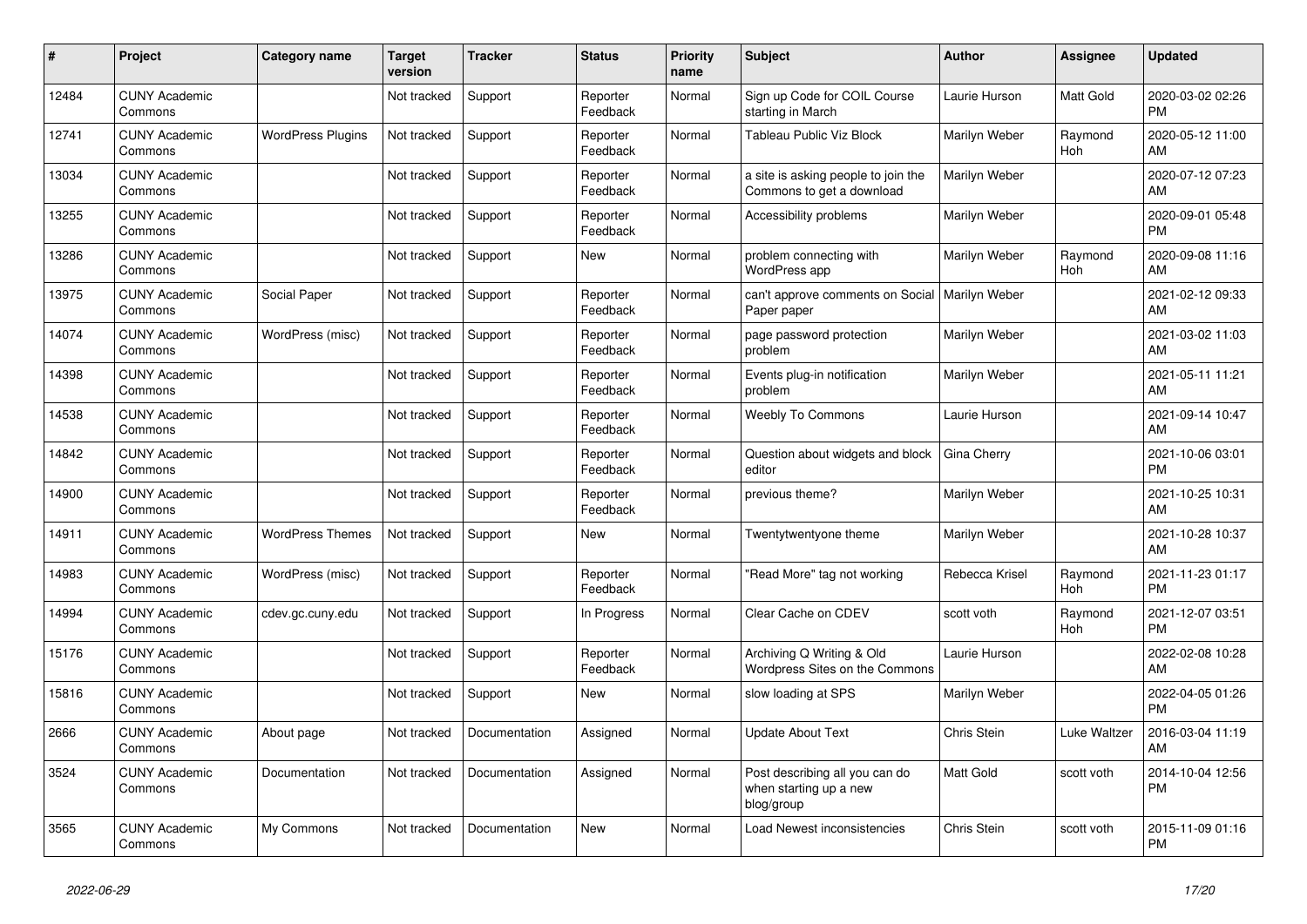| $\#$  | Project                         | Category name  | <b>Target</b><br>version | <b>Tracker</b> | <b>Status</b>        | <b>Priority</b><br>name | <b>Subject</b>                                                                       | <b>Author</b>      | <b>Assignee</b>     | <b>Updated</b>                |
|-------|---------------------------------|----------------|--------------------------|----------------|----------------------|-------------------------|--------------------------------------------------------------------------------------|--------------------|---------------------|-------------------------------|
| 8666  | <b>CUNY Academic</b><br>Commons | Teaching       | Not tracked              | Documentation  | Assigned             | Normal                  | Create Teaching on the<br>Commons Resource Page                                      | Matt Gold          | Laurie Hurson       | 2019-09-23 03:16<br><b>PM</b> |
| 12392 | <b>CUNY Academic</b><br>Commons | Help/Codex     | Not tracked              | Documentation  | <b>New</b>           | Normal                  | <b>Updates to Common Commons</b><br>Questions on Help Page                           | scott voth         | Margaret<br>Galvan  | 2020-02-11 10:53<br>AM        |
| 3369  | <b>CUNY Academic</b><br>Commons | Reply By Email | Not tracked              | Outreach       | Hold                 | Normal                  | Release reply by email to WP<br>plugin directory                                     | Matt Gold          | Raymond<br>Hoh      | 2016-03-01 12:46<br><b>PM</b> |
| 9015  | <b>CUNY Academic</b><br>Commons | Groups (misc)  | Not tracked              | Outreach       | Assigned             | Normal                  | Email group admins the email<br>addresses of their groups                            | Matt Gold          | Matt Gold           | 2018-01-02 09:54<br>AM        |
| 3506  | <b>CUNY Academic</b><br>Commons | Publicity      | 1.7                      | Publicity      | New                  | Normal                  | Prepare 1.7 email messaging                                                          | Micki Kaufman      | Micki<br>Kaufman    | 2014-10-01 12:36<br><b>PM</b> |
| 3509  | <b>CUNY Academic</b><br>Commons | Publicity      | 1.7                      | Publicity      | <b>New</b>           | Normal                  | Create 1.7 digital signage imagery   Micki Kaufman                                   |                    | Marilyn<br>Weber    | 2014-10-01 12:40<br><b>PM</b> |
| 3510  | <b>CUNY Academic</b><br>Commons | Publicity      | 1.7                      | Publicity      | Assigned             | Normal                  | Post on the News Blog re: 'My<br>Commons'                                            | Micki Kaufman      | Sarah<br>Morgano    | 2014-10-15 11:18<br>AM        |
| 3511  | <b>CUNY Academic</b><br>Commons | Publicity      | 1.7                      | Publicity      | Assigned             | Normal                  | Social media for 1.7                                                                 | Micki Kaufman      | Sarah<br>Morgano    | 2014-10-14 03:32<br><b>PM</b> |
| 6014  | <b>CUNY Academic</b><br>Commons | Publicity      | Future<br>release        | Publicity      | Reporter<br>Feedback | Normal                  | Google search listing                                                                | Matt Gold          | Boone<br>Gorges     | 2016-09-21 03:48<br><b>PM</b> |
| 2612  | <b>CUNY Academic</b><br>Commons |                | Not tracked              | Publicity      | Assigned             | Normal                  | Pinterest site for the Commons                                                       | local admin        | Sarah<br>Morgano    | 2016-03-04 11:19<br>AM        |
| 5298  | <b>CUNY Academic</b><br>Commons |                | Not tracked              | Publicity      | <b>New</b>           | Normal                  | Survey Pop-Up Text                                                                   | Samantha Raddatz   | Samantha<br>Raddatz | 2016-03-22 12:27<br><b>PM</b> |
| 6665  | <b>CUNY Academic</b><br>Commons |                | Not tracked              | Publicity      | New                  | Normal                  | Dead Link in 1.10 announcement<br>post                                               | Paige Dupont       | Stephen Real        | 2016-12-01 03:11<br><b>PM</b> |
| 11393 | <b>CUNY Academic</b><br>Commons |                | Not tracked              | Publicity      | <b>New</b>           | Normal                  | After 1.15 release, ceate a hero<br>slide and post about adding a site<br>to a group | scott voth         | Patrick<br>Sweeney  | 2019-05-14 10:32<br>AM        |
| 14475 | <b>CUNY Academic</b><br>Commons |                | Not tracked              | Publicity      | New                  | Normal                  | OER Showcase Page                                                                    | Laurie Hurson      | Laurie Hurson       | 2021-09-14 10:46<br>AM        |
| 14504 | <b>CUNY Academic</b><br>Commons |                | Not tracked              | Publicity      | Reporter<br>Feedback | Normal                  | Adding showcases to home page<br>menu                                                | Laurie Hurson      | Boone<br>Gorges     | 2022-01-19 03:26<br><b>PM</b> |
| 10439 | <b>CUNY Academic</b><br>Commons | Design         | 2.1.0                    | Design/UX      | <b>New</b>           | Normal                  | Create Style Guide for Commons                                                       | Sonja Leix         | Sara Cannon         | 2022-06-28 01:43<br><b>PM</b> |
| 860   | <b>CUNY Academic</b><br>Commons | Design         | Future<br>release        | Design/UX      | Assigned             | Normal                  | <b>Standardize Button Treatment</b><br>Across the Commons                            | <b>Chris Stein</b> | Chris Stein         | 2014-05-01 09:45<br>AM        |
| 3059  | <b>CUNY Academic</b><br>Commons | Group Forums   | Future<br>release        | Design/UX      | <b>New</b>           | Normal                  | Forum Post Permissable Content<br><b>Explanatory Text</b>                            | Chris Stein        | Chris Stein         | 2015-04-02 11:27<br>AM        |
| 3577  | <b>CUNY Academic</b><br>Commons | My Commons     | Future<br>release        | Design/UX      | Assigned             | Normal                  | Replies to items in My Commons                                                       | Matt Gold          | Raymond<br>Hoh      | 2015-04-09 05:19<br><b>PM</b> |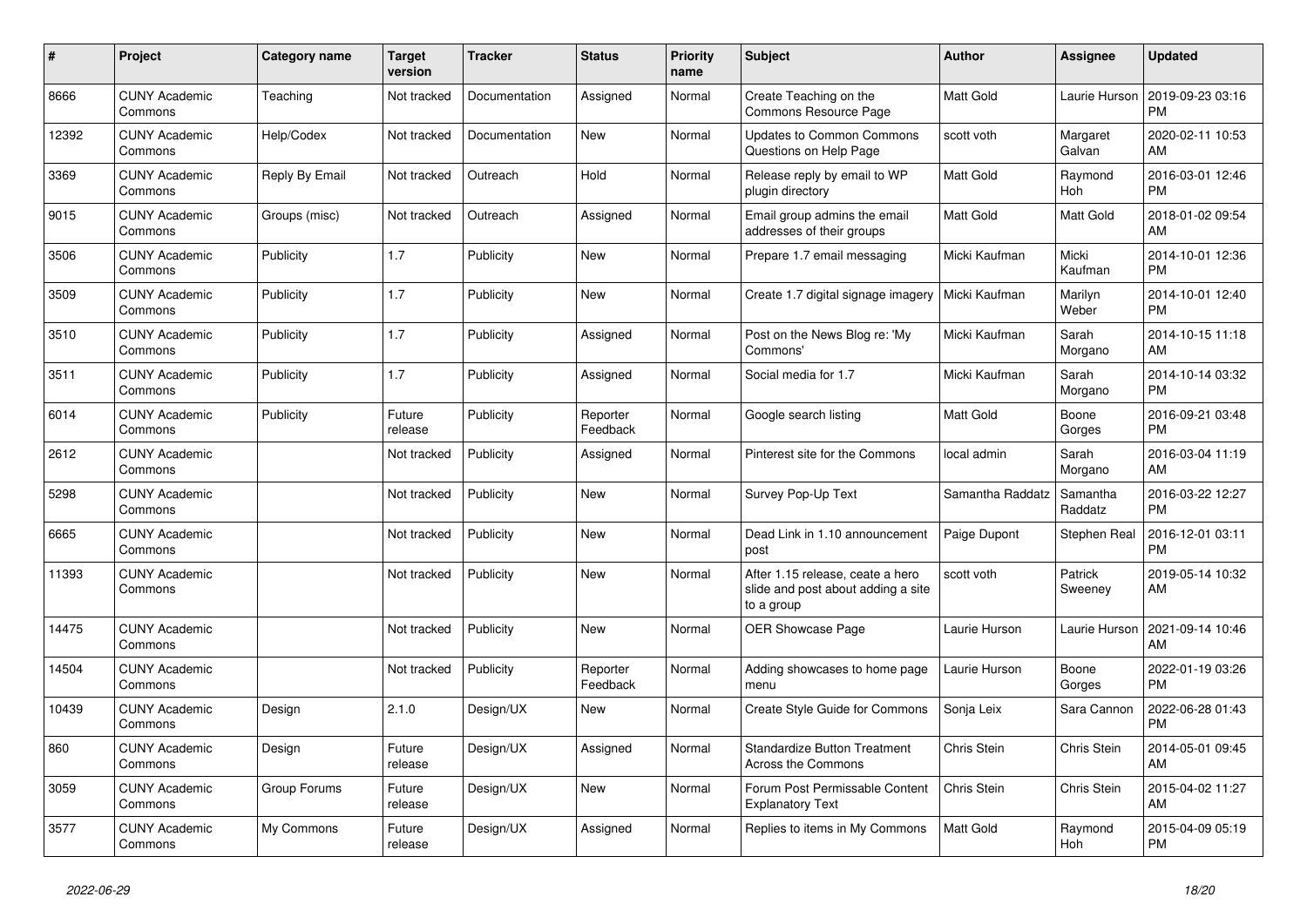| #     | Project                         | Category name               | <b>Target</b><br>version | <b>Tracker</b> | <b>Status</b> | <b>Priority</b><br>name | <b>Subject</b>                                                        | <b>Author</b>           | Assignee            | <b>Updated</b>                |
|-------|---------------------------------|-----------------------------|--------------------------|----------------|---------------|-------------------------|-----------------------------------------------------------------------|-------------------------|---------------------|-------------------------------|
| 4221  | <b>CUNY Academic</b><br>Commons | Group Forums                | Future<br>release        | Design/UX      | Assigned      | Normal                  | Add 'Number of Posts' display<br>option to Forum page                 | Samantha Raddatz        | Samantha<br>Raddatz | 2015-06-26 02:21<br><b>PM</b> |
| 4222  | <b>CUNY Academic</b><br>Commons | <b>User Experience</b>      | Future<br>release        | Design/UX      | <b>New</b>    | Normal                  | Add information to 'Delete<br>Account' page                           | Samantha Raddatz        | scott voth          | 2015-06-26 11:35<br>AM        |
| 4225  | <b>CUNY Academic</b><br>Commons | DiRT Integration            | Future<br>release        | Design/UX      | <b>New</b>    | Normal                  | Add information to DIRT page (in<br>Create a Group)                   | Samantha Raddatz        | <b>Matt Gold</b>    | 2015-06-26 03:14<br><b>PM</b> |
| 4226  | <b>CUNY Academic</b><br>Commons | <b>BuddyPress Docs</b>      | Future<br>release        | Design/UX      | <b>New</b>    | Normal                  | Add option to connect a Doc with<br>a Group                           | Samantha Raddatz        | Samantha<br>Raddatz | 2015-09-09 04:08<br><b>PM</b> |
| 4253  | <b>CUNY Academic</b><br>Commons | <b>Public Portfolio</b>     | Future<br>release        | Design/UX      | <b>New</b>    | Normal                  | Encourage users to add portfolio<br>content                           | Samantha Raddatz        | Samantha<br>Raddatz | 2015-07-07 11:32<br>AM        |
| 4404  | <b>CUNY Academic</b><br>Commons | Public Portfolio            | Future<br>release        | Design/UX      | Assigned      | Normal                  | Change color of permissions info<br>on portfolio editing interface    | Matt Gold               | Samantha<br>Raddatz | 2015-08-11 05:28<br><b>PM</b> |
| 4592  | <b>CUNY Academic</b><br>Commons | Events                      | Future<br>release        | Design/UX      | <b>New</b>    | Normal                  | Event Creation - Venue Dropdown<br>Slow                               | Samantha Raddatz        | Boone<br>Gorges     | 2015-09-14 04:56<br><b>PM</b> |
| 4622  | <b>CUNY Academic</b><br>Commons | <b>Public Portfolio</b>     | Future<br>release        | Design/UX      | <b>New</b>    | Normal                  | <b>Profile Visibility Settings</b>                                    | Samantha Raddatz        | Samantha<br>Raddatz | 2015-09-21 12:18<br><b>PM</b> |
| 4903  | <b>CUNY Academic</b><br>Commons | Events                      | Future<br>release        | Design/UX      | Assigned      | Normal                  | Improving visual appearance of<br>event calendars                     | Matt Gold               | Boone<br>Gorges     | 2016-10-13 11:51<br>AM        |
| 5182  | <b>CUNY Academic</b><br>Commons | Social Paper                | Future<br>release        | Design/UX      | <b>New</b>    | Normal                  | "Publishing" a private paper on<br>social paper?                      | Raffi<br>Khatchadourian | Boone<br>Gorges     | 2016-10-13 04:12<br><b>PM</b> |
| 5183  | <b>CUNY Academic</b><br>Commons | Social Paper                | Future<br>release        | Design/UX      | <b>New</b>    | Normal                  | Creating a new paper when<br>viewing an existing paper                | Raffi<br>Khatchadourian | Samantha<br>Raddatz | 2016-02-02 12:09<br><b>PM</b> |
| 6392  | <b>CUNY Academic</b><br>Commons | Group Forums                | Future<br>release        | Design/UX      | Assigned      | Low                     | Composition/Preview Panes in<br>Forum Posts                           | Luke Waltzer            | Paige Dupont        | 2016-10-21 04:26<br><b>PM</b> |
| 7624  | <b>CUNY Academic</b><br>Commons | BuddyPress (misc)           | Future<br>release        | Design/UX      | <b>New</b>    | Normal                  | <b>BP</b> Notifications                                               | Luke Waltzer            | Paige Dupont        | 2017-02-08 10:43<br><b>PM</b> |
| 10580 | <b>CUNY Academic</b><br>Commons | Information<br>Architecture | Future<br>release        | Design/UX      | <b>New</b>    | Normal                  | Primary nav item review                                               | Boone Gorges            | Sara Cannon         | 2022-06-28 01:29<br><b>PM</b> |
| 11843 | <b>CUNY Academic</b><br>Commons | WordPress (misc)            | Future<br>release        | Design/UX      | <b>New</b>    | Normal                  | Tweaking the Gutenberg Editor<br>Interface                            | Laurie Hurson           |                     | 2022-04-26 12:00<br><b>PM</b> |
| 4027  | <b>CUNY Academic</b><br>Commons | Commons In A Box            | Not tracked              | Design/UX      | Assigned      | Normal                  | Usability review of CBOX update<br>procedures                         | <b>Matt Gold</b>        | Samantha<br>Raddatz | 2015-05-11 06:36<br><b>PM</b> |
| 4235  | <b>CUNY Academic</b><br>Commons |                             | Not tracked              | Design/UX      | Assigned      | Normal                  | Explore user experience around<br>comments on forum topics vs<br>docs | <b>Matt Gold</b>        | Samantha<br>Raddatz | 2015-07-21 10:23<br>AM        |
| 6298  | <b>CUNY Academic</b><br>Commons | User Experience             | Not tracked              | Design/UX      | Assigned      | Normal                  | Examine data from survey                                              | <b>Matt Gold</b>        | Margaret<br>Galvan  | 2016-10-14 12:16<br><b>PM</b> |
| 15210 | <b>CUNY Academic</b><br>Commons | Analytics                   | Not tracked              | Design/UX      | <b>New</b>    | Normal                  | Google Analytics improvements                                         | Colin McDonald          | Boone<br>Gorges     | 2022-05-24 10:47<br>AM        |